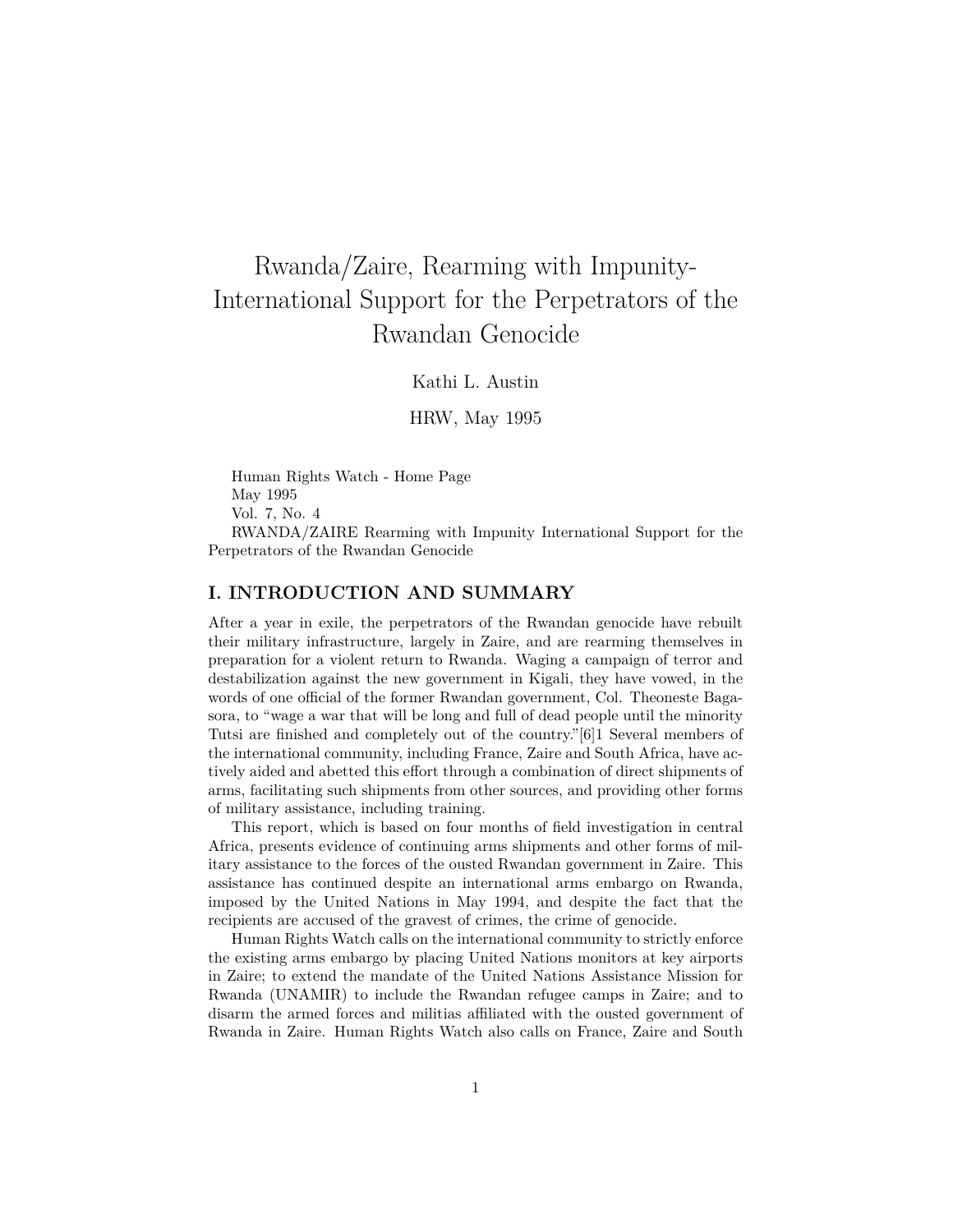Africa to fully disclose the nature of their military and security assistance and arms transfers to the ousted Rwandan government, and to provide full information on training activity, by their own military trainers and/or at their own military bases, involving members of the ousted Rwandan government's armed forces and militias.

Over a horrific period of three and a half months in the spring of 1994, hundreds of thousands of Rwandan men, women and children were murdered during a violent campaign of genocide led by the Rwandan government, armed forces and Hutu militias. The victims were mostly Tutsi, as well as Hutu politicians and community leaders who had shown a willingness to form a more democratic government that respected the rights of all Rwandans.[7]2 At the height of the genocide, the Rwandan Patriotic Front (RPF) renewed a military offensive against the government in Kigali.[8]3 It succeeded in defeating the government forces and winning control over the country by mid-July, thus effectively halting the genocide. The defeated government and army, in fear of retribution for the crimes committed, led a mass exodus of the Hutu population into neighboring countries, causing a refugee crisis unprecedented in scale and the speed in which it occurred. The international community, which had shamefully stood by during the height of the genocide, shifted into action only after waves of refugees began sweeping across the border into Zaire in July 1994. Among the refugee population were the bulk of those responsible for the genocide.

Ensconced in refugee camps, primarily in eastern Zaire, the perpetrators of the Rwandan genocide have regrouped, rebuilt their military infrastructure, and succeeded in asserting their control over the civilian population in most of the camps during the last year.[9]4 Acting with impunity, these forces rule over the refugee population through intimidation and terror, effectively preventing the return of refugees to their homes in Rwanda, while inducting fresh recruits into the former Rwandan Armed Forces (FAR) and militias.[10]5 Emboldened by military assistance, including arms, from France and Zaire, among other countries, they have openly declared their intent to return to Rwanda and, in the words of one ex-FAR commander, Col. Musonera, "kill all Tutsi who prevent us from returning."[11]6 Currently, the ex-FAR has an estimated troop strength of 50,000 men in over a dozen camps, and has brought the militias more tightly under its control.[12]7 These forces have launched cross-border raids to destabilize the already precarious situation in Rwanda and to obtain information and experience for a future offensive against the current government in Kigali.[13]8 In addition, the ex-FAR and Rwandan Hutu militias have aligned themselves with Hutu militias from neighboring Burundi, inflaming an already tense situation inside Burundi and threatening to regionalize the conflict.[14]9

As they prepare to resume fighting, members of the ousted Rwandan government, ex-FAR and militias continue to enjoy impunity from arrest and prosecution for their alleged involvement in last year's genocide. An international tribunal established to try Rwandans for genocide, other crimes against humanity and war crimes in 1994 has yet to hand down its first indictments. Rwanda's shattered judicial system is ill-equipped to prosecute the estimated 30,000 people who clog the country's jails on suspicion of participation in the killing.[15]10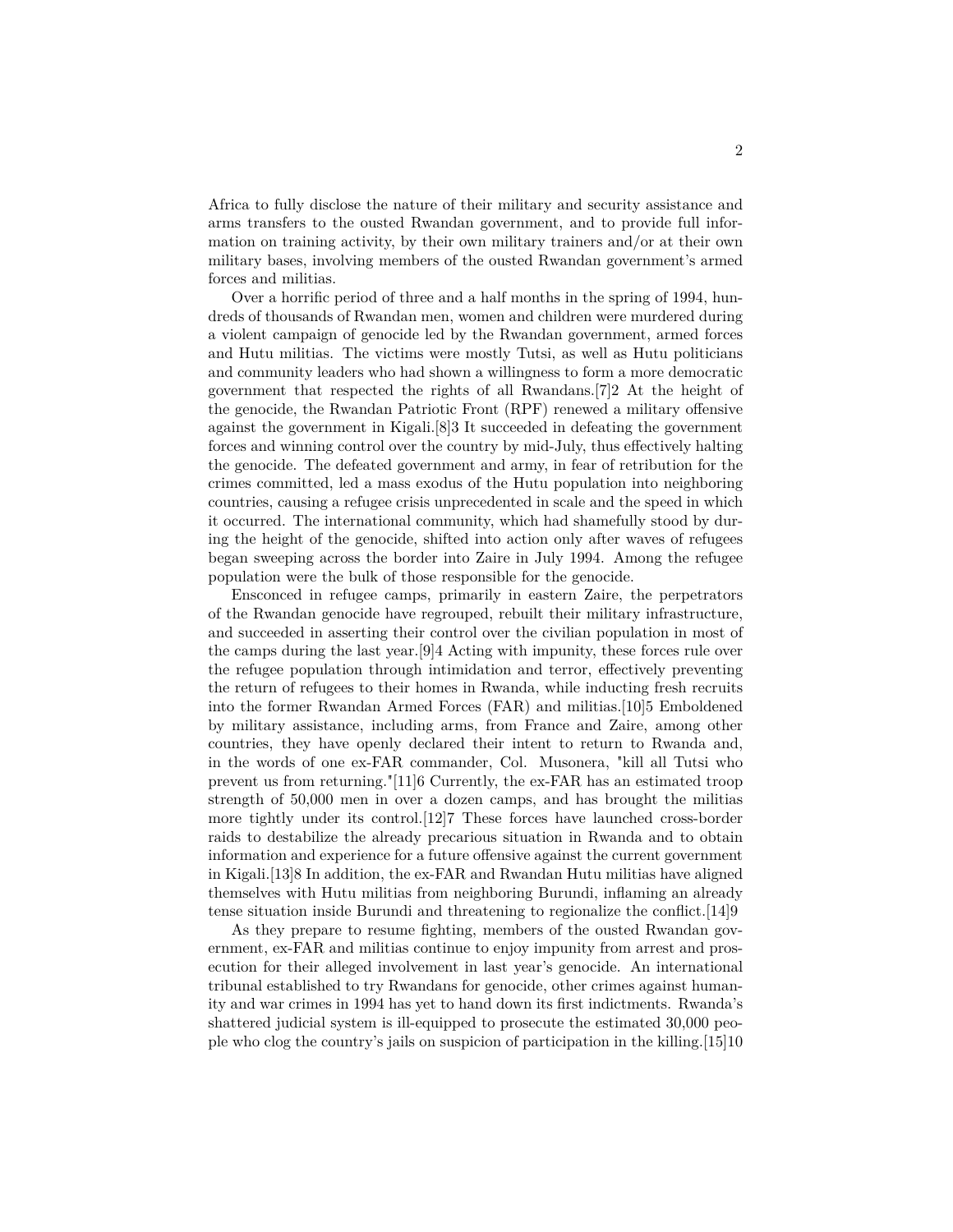This lack of accountability has meant the absence so far of an effective deterrent to a resumption of the genocide, and has fueled the political and military ambitions of former Rwandan officials and their extremist Hutu followers. Undaunted by fear of prosecution, they hold audiences with journalists,United Nations agency staff and representatives of nongovernmental organizations (NGOs) in the camps and towns of eastern Zaire, in the Zairian capital Kinshasa, and in Nairobi, the capital of Kenya, to boldly justify their actions.[16]11 Some have traveled to foreign countries seeking assistance for their military cause.[17]12 They have been disturbingly successful in this endeavor.

The ex-FAR and militia auxiliaries have access to sufficient funds to buy weapons on the open market. Most of Rwanda's hard currency and financial assets were taken out of the country by officials of the rump government and officers of the ex-FAR and militias when they fled the country last summer. Additional money and assets in foreign countries (including at least Kenya, Tanzania, Zaire and the Netherlands) controlled by the ousted Rwandan government continue to be available to its leadership in exile.[18]13 A racket in looted goods, including Rwandan government vehicles, provides profit for the civilian and military officials who fled Rwanda to Zaire.[19]14 Cash income generation schemes run by former Rwandan civil and military authorities both in the civilian refugee camps and local Zairian communities provide for the maintenance and salaries of officers and troops.[20]15

The international arms embargo, imposed by the U.N. Security Council against Rwanda on May 17, 1994, has presented the only nominal obstacle to the ousted Rwandan government's quest for arms.[21]16 Theembargo has not been actively enforced, however, and shipments of arms have reached the ex-FAR in Zaire during the last year, mostly via the airport at Goma in eastern Zaire. These military supplies have not only enlarged the ex-FAR's stockpiles for future conflict but boosted its morale.

This report is based on a field investigation by a researcher of the Human Rights Watch Arms Project in Rwanda, Zaire, Tanzania and Burundi from November 1994 through March 1995.[22]17 Additional material was collected in South Africa in January 1995. The researcher gained regular access to former Rwandan government officials, military commanders and bases, and was able to observe ex-FAR and militia training.

On the basis of the evidence outlined below, we conclude that Zairian forces close to president Mobutu Sese Seko have played a pivotal role in facilitating the re-emergence as a powerful military force of those directly implicated in the Rwandan genocide. Zaire has offered the former Rwandan government armed forces and allied militias shelter and protection, and rather than arresting those suspected of crimes pending their indictment for trial by the International Tribunal, has permitted them freedom of movement. In addition, the government of Zaire has permitted its territory and facilities to be used as a conduit for weapons supplies to the ex-FAR (detailed below), and private cargo companies based in Zaire have acted under contracts with Zairian officials to transport a large quantity of these weapons.

Zaire has a history of support for the ousted Rwandan leaders. President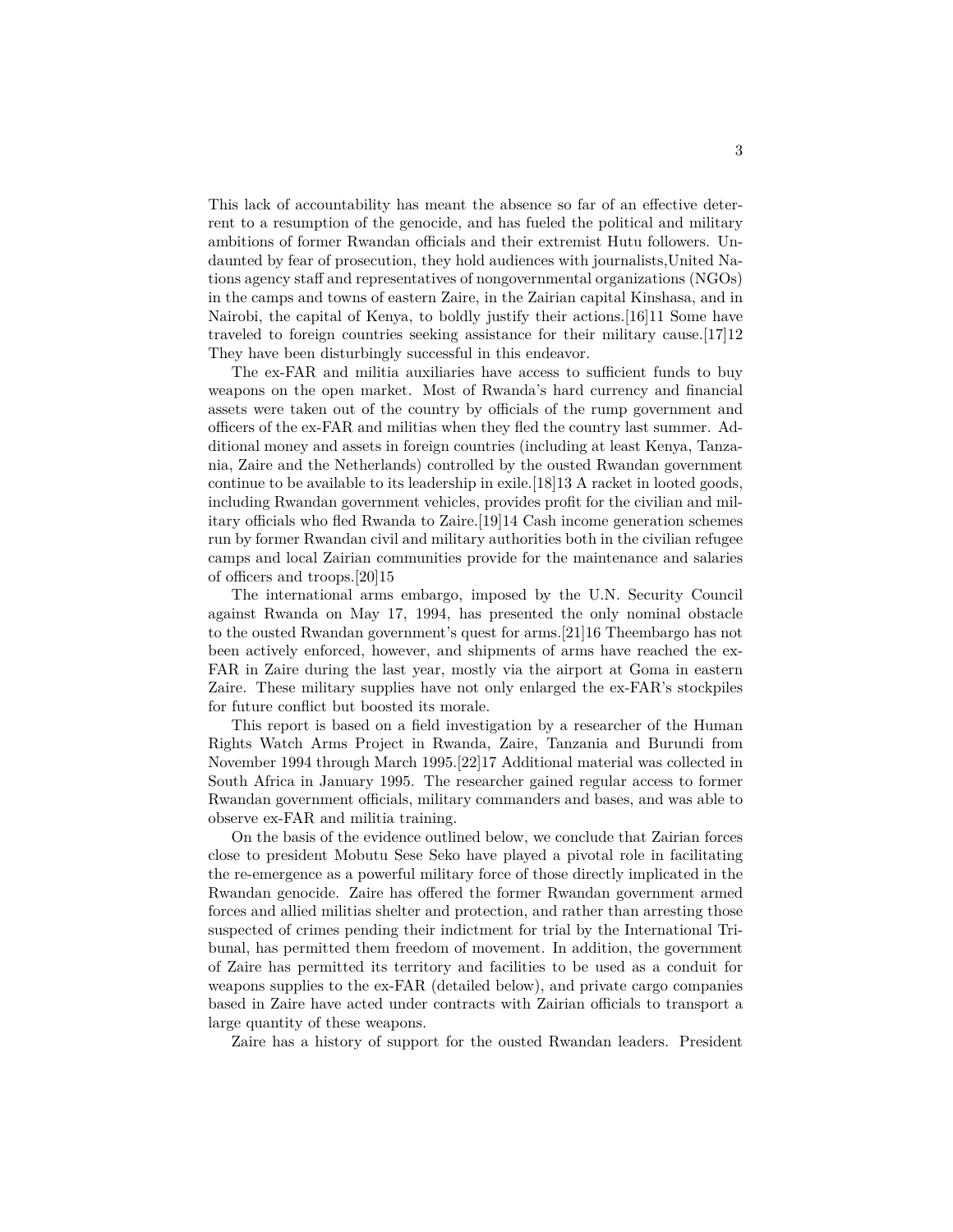Mobutu of Zaire and president Juvénal Habyarimana of Rwanda were staunch allies, for example in their political struggles against president Museveni of neighboring Uganda. Zaire sent troops into Rwanda to aid the FAR in its fight against the RPF's invasion from Uganda in 1990, and helped train Habyarimana's newly-created Presidential Guard. Following the ouster of the Rwandan government in July 1994, the Zairian authorities have been on record as refusing to tolerate the existence of any Rwandan government-in-exile in their territory, and have proclaimed Zaire's "political neutrality" in the Rwandan civil war.[23]18 Nevertheless, Human Rights Watch was able to interview officials representing the Rwandan "government-in-exile," such as prime minister Jean Kambanda, in Goma and Bukavu during the course of the investigation, and officials of the Habyarimana government were still declaring openly on April 26, 1995 that the "Rwandan government-in-exile" was based in Zaire.[24]19

Behind Zaire stands France, a former colonial ruler in Africa that continues to wield enormous economic, political and military power in the continent. France was the main ally of the Habyarimana government until July 1994. It sent in 300 troops to support the government after the invasion by the RPF in October 1990 - a force later reduced to 170 soldiers - and provided military training to the FAR. In early 1993, after a new offensive by the RPF, France increased its military presence in Rwanda to 680 troops, ostensibly to "protect French citizens and other foreigners," although French troops were seen assisting theFAR in combat against the RPF.[25]20 Even after the departure of French uniformed soldiers with the arrival of U.N. forces in December 1993 (under the Arusha Accords), France continued to provide training to the militias.[26]21 After the start of the genocide on April 6, 1994, France dispatched 460 troops to evacuate its citizens, but failed to take action against its allies who had launched a genocidal rampage against the Tutsi population. Following the defeat of the Habyarimana government in July 1994, France has continued to support the ousted leaders in exile, as described below.

Other countries, like South Africa, the Seychelles and China, have also either provided weapons support to the ex-FAR and militias, or have facilitated the supply of arms from ostensibly private sources.

The descriptions of arms shipments provided in this report are not exhaustive but merely indicative of the arms and ammunition which the ousted Rwandan government forces in Zaire have received during the post-embargo period of 1994-95.

Human Rights Watch holds that gross abusers of human rights should not receive arms and other forms of military assistance. The international community should in particular withhold any form of assistance to the perpetrators of genocide. Certain allies of the ousted Rwandan government, however, appear to have been guided more by geopolitical and financial than by moral or legal considerations during the past year. While public scrutiny and adverse international opinion may have discouraged open foreign support of the ex-FAR, clandestine support has continued. Some of the countries that had armed the Rwandan government prior to the genocide and international arms embargo[27]22 now operate through middlemen and rely on false end-user cer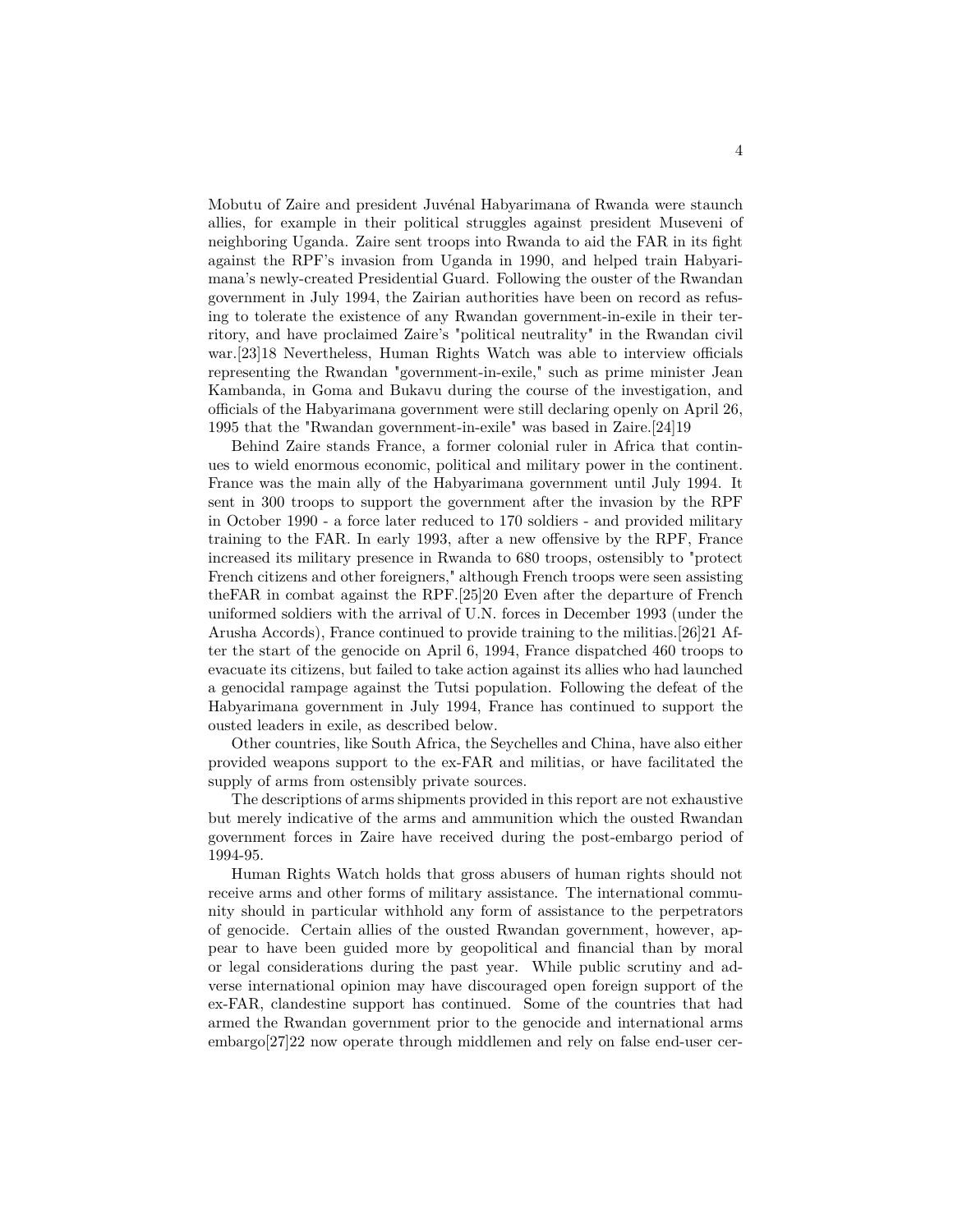tificates to conceal the final destination of weapons. While the indirect flow of arms to the perpetrators of the genocide may have slowed their resupply, the rapid re-militarization of the ex-FAR and militia that has taken place underscores the abiding threat of a resumption of the genocide campaign in Rwanda. Through this report, and the specific recommendations it makes, Human Rights Watch seeks to contribute to further international measures aimed at bringing the perpetrators of the Rwandan genocide to justice and thereby preventing a continuation of the bloodshed that engulfed Rwanda in the spring of 1994.

## **II. THE ROLE OF FRANCE**

Arms flows to the FAR were not suspended immediately by France after the imposition of the arms embargo on May 17, 1994. Rather, they were diverted to Goma airport in Zaire as an alternative to Rwanda's capital, Kigali, where fighting between the FAR and the rebel RPF as well as an international presence made continued shipments extremely difficult. Some of the first arms shipments to arrive in Goma after May 17 were supplied to the FAR by the French government. Human Rights Watch learned from airport personnel and local businessmen that five shipments arrived in May and June containing artillery,machine guns, assault rifles and ammunition provided by the French government.[28]23 These weapons were taken across the border into Rwanda by members of the Zairian military and delivered to the FAR in Gisenyi.[29]24 The French consul in Goma at the time, Jean-Claude Urbano, has justified the five shipments as a fulfillment of contracts negotiated with the government of Rwanda prior to the arms embargo.[30]25 In the view of Human Rights Watch, these shipments constituted a clear violation of the U.N.-imposed embargo, and are all the more to be condemned because the recipients were carrying out a campaign of genocide at the time.

In an interview with the Human Rights Watch researcher, the French consul also mentioned several other shipments of arms that arrived at Goma airport for the FAR in the May to July period from sources other than the French government.[31]26 Despite this, the government of France is not known to have reported these shipments to the Committee set up by the U.N. Security Council under Resolution 918 (1994).

In mid-June 1994, as the Rwandan government in Kigali was on the edge of collapse, the French government announced plans to dispatch 2,500 troops to Rwanda for humanitarian purposes. On June 22, the U.N. Security Council authorized the French intervention in Rwanda, called "Operation Turquoise." The next day, an advance team of French combat troops arrived in Goma and Bukavu to lay the groundwork for the French intervention. Soon after, the French government, without prior U.N. approval, declared its intention to carve out a "safe zone" in southwestern Rwanda. It was to this zone that the rump government and the majority of the Rwandan armed forces and militias retreated following the fighting in Kigali and the RPF's military advance. Under French protection, the FAR and militias were able to exert their control over the vast population that was quartered in the safe zone.[32]27 The rump government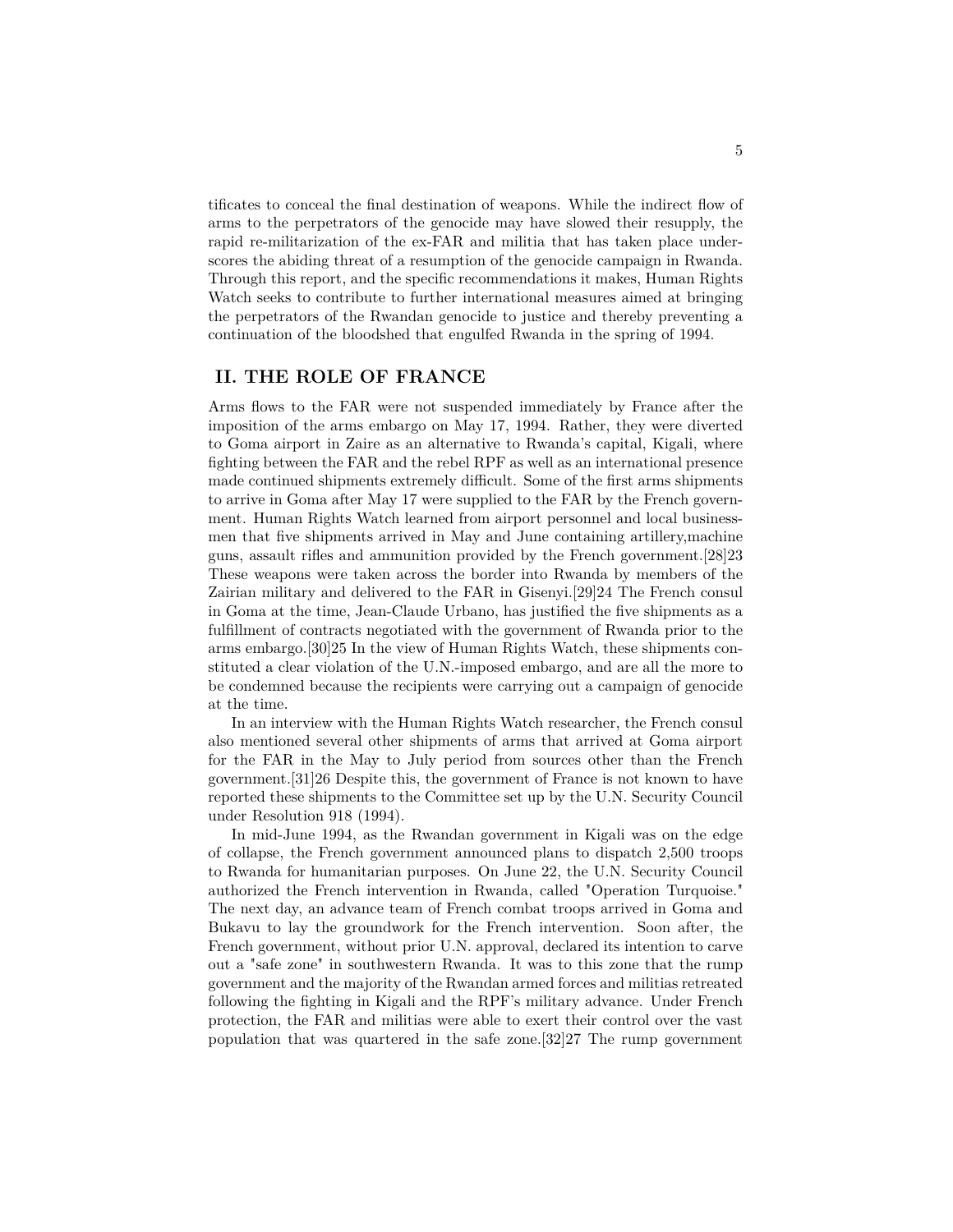moved its radio station into the zone where it continued without interference to incite Hutu to kill Tutsi in its broadcasts.[33]28

For the duration of Operation Turquoise, the FAR continued to receive weapons inside the French-controlled zone via Goma airport. Zairian soldiers deployed in Goma at the time assisted in the cross-borderdelivery of arms.[34]29 Some of these weapons arrived from Kinshasa, the Zairian capital, apparently from Zairian stocks, while others came from outside Zaire.[35]30 It is unlikely that the French military authorities present in the zone, who conducted regular patrols at the border post between Goma and Gisenyi, and had a continuous presence at Goma airport, were not aware of these weapons entering the safe zone. Yet the French authorities neither made an attempt to interdict these shipments nor reported them to the Committee set up by the Security Council under Resolution 918.

After the defeat of the Rwandan government and the subsequent refugee exodus into Goma in mid-July, French military leaders told the United Nations Assistance Mission for Rwanda (UNAMIR) that French troops had disarmed the Rwandan forces crossing the border into Zaire and had handed over their weapons to the Zairian authorities.[36]31 Given French knowledge of ongoing Zairian arms support of the FAR, the French decision to hand these weapons over to Zairian authorities was hardly appropriate.

French forces began withdrawing from Rwanda in mid-August. Local Rwandan gendarmes and administrators in the Cyangugu area of the French-controlled zone have told Human Rights Watch that they had arrested two prime suspects in the Rwandan genocide from that area, known locally as "Prima" and "Sebastial," in addition to many others, and handed them over into French custody during Operation Turquoise. These authorities added that these detainees were then escorted into Zaire in French vehicles as the French troops withdrew from Rwanda, and were subsequently released.[37]32 In the Cyangugu as well as the Gikongoro area of the French-controlled zone, UNAMIR officers claim to have seen lists, prepared by French authorities in the zone, of persons accused locally of genocide or other criminal activities, some of whom had been detained. Departing French troops did not hand over these lists to UNAMIR forces, however, and they released jailed prisoners before U.N. replacements arrived to take over from French command.[38]33

Moreover, Human Rights Watch was able to confirm that French forces left behind at least one weapons cache in the Rwandan town of Kamembe in the safe zone for militia and ex-FAR personnel who remained. Our researcher viewed this cache in Kamembe, which contained over fifty assault rifles and several machine guns, on two occasions in August and September 1994, after having been informed of its existence by members of the defeated Rwandan army and gendarmerie, as well as UNAMIR officials.

According to U.N. officials, the French military flew key commanders, including Col. Theoneste Bagasora and Interahamwe militia leader Jean-Baptiste Gatete, and crack troops of the ex-FAR and militias out of Goma to unidentified destinations on a series of flights between July and September 1994.[39]34 HumanRights Watch has received allegations that Hutu military and militia per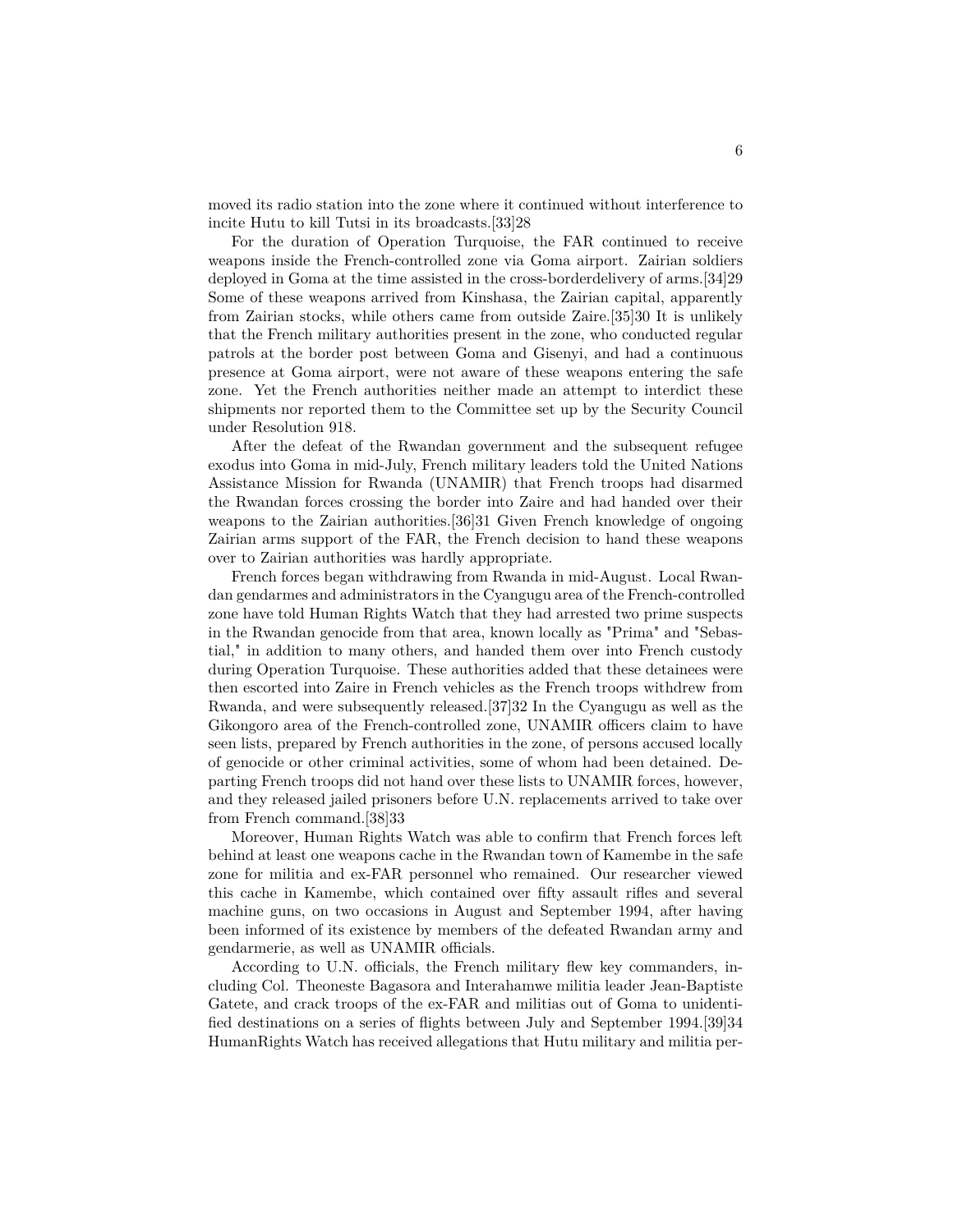sonnel continued to receive military training at a French military facility in the Central African Republic after the FAR's defeat.[40]35 Human Rights Watch learned from Hutu leaders that on at least one occasion members of Hutu militias from both Rwanda and Burundi traveled on an Air Cameroon flight from Nairobi to Bangui, capital of the Central African Republic, via Douala, Cameroon, between October 16 and 18, 1994, to receive training from French forces there.[41]36 Based on evidence it had acquired on its own, in late 1994 the government of Burundi asked the governments of France and the Central African Republic for official explanation of the kind of "education" being provided in the CAR to young Hutu men known to have links to the Hutu militias.[42]37

### **III. THE ROLE OF ZAIRE**

Zairian officials, including military chiefs, have played a key role both in supplying arms and facilitating arms flows to the FAR, before but also after the international community imposed an arms embargo against Rwanda on May 17, 1994.[43]38 Some officials have openly encouraged arms trafficking by private dealers through Zaire, generally in return for kickbacks.[44]39

Cargo companies that are ostensibly private and that are either registered or based in Zaire transport many of the weapons that are being supplied covertly throughout Africa. Although some air transport companies may have links with the clandestine agencies of other countries, these companies operate under contract with Zairian government officials and senior officers in the Armed Forces of Zaire (FAZ), usually allied with president Mobutu, to transport the weapons from locations in Europe or Africa to Zairian regional allies, like the former government of Rwanda and UNITA.[45]40 According to company owners and staff,company owners who refuse such contracts are threatened with cancellation of their companies' registration, confiscation of their assets, and even deportation. Pilots file false flight plans, often listing fictitious destinations such as Swaziland, Gabon, Libya and Nigeria, under pressure from contractual partners to disguise the true origin or destination of arms cargo; staff at N'Djili airport in Kinshasa are paid a minimum of \$1,000 per flight by the cargo companies to file these false flight plans. Pilots also supply false cargo manifests - the documents describing the content of the cargo.[46]41 The Zairian contracts enabling the covert arms shipments constitute a form of indirect financial support for those procuring the weapons.

Human Rights Watch has evidence of a number of cargo flights that brought weapons into the Goma airport after the international community imposed an arms embargo against Rwanda in May 1994; most of these weapons were then delivered to the FAR in Gisenyi. Some of the planes are known to have been registered in Zaire, Nigeria, Liberia and Lebanon.[47]42 For example, one shipment in mid-June arrived on an aircraft registered in Liberia, with a Belgian crew from Ostend, which picked up arms in Libya, including artillery, ammunition and rifles from old government stocks.

Several of these planes, which are registered as owned by private cargo companies, were used in the same period to fly relief supplies into Goma airport for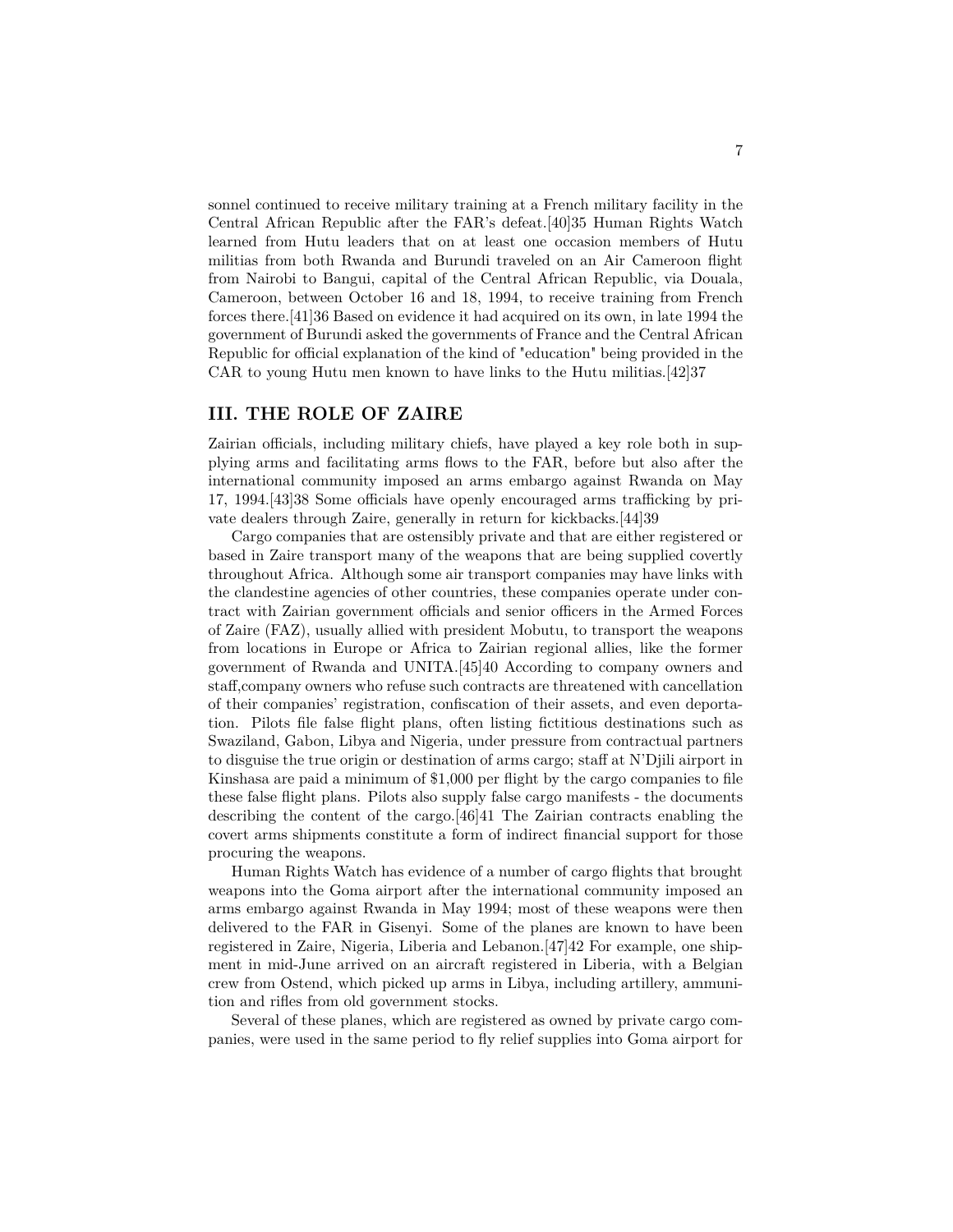international NGOs. In at least two instances verified by Human Rights Watch, planes bearing the logos of NGOs alternately delivered relief supplies and arms to Goma airport in May and June 1994. One of these NGOs, when confronted with the evidence, immediately took steps to prevent a recurrence. [48] 43

In one important shipment, two planes of Air Zaire, a Zairian state company, flew weapons, reportedly antitank and fragmentation grenades, as well as highcalibre ammunition, to Goma from the Seychelles on the nights of June 16-17 and 18-19, 1994. These weapons were then transferred to the FAR in Gisenyi. A Zairian government functionary negotiated and accompanied the shipment from the Seychelles to Zaire.[49]44 These weapons were part of a stockpile that the Seychelles government had confiscated from a ship called The Malo. This ship was intercepted by the Seychelles navy in March 1993, reportedly on charges of illegally importing military arms and ammunition into the country.[50]45 The shipment was consigned for Somalia, where an international arms embargo was in place at the time. According to the Seychelles minister of defense, James Michel, end-user certificates for the shipment were provided by Zaire.[51]46 In this instance,end-user certificates served to conceal the ultimate destination of the weapons and provide a means of deniability for those involved in breaking the arms embargo against Rwanda.

Another shipment facilitated by the government of Zaire around the same time involved an American private arms dealer who allegedly was previously involved in covert CIA operations in support of UNITA in Angola, Fred Zeller. In an interview with the Human Rights Watch researcher, Zeller claimed to have been authorized by the Rwandan Central Bank to act as a middleman for an arms transfer from private sources headquartered in Belgium to the FAR in Rwanda via Goma airport. Zeller said he traveled to Belgium in May 1994 in the company of a high-ranking military official in the Zairian Garde Civile (Civil Guard); the government of Zaire issued end-user certificates for the weapons. The shipment was aborted when Belgian authorities arrested Zeller and three other Europeans involved in the deal on charges of attempting to cash American Express traveler's checks that had reportedly been stolen from the Rwandan Central Bank in Kigali.[52]47

In early July, three planeloads of weapons arrived at Goma airport from the N'Djili airport in Kinshasa, the Zairian capital. The weapons were carried by private cargo companies under contract with the FAZ, and were accompanied by representatives of the FAR. Upon arrival in Goma, the weapons were loaded onto trucks by Zairian troops and members of the FAR, and taken across the border into Gisenyi. A fourth planeload of arms arrived at Goma on July 17. The weapons from this shipment were unloaded by Zairian soldiers and escorted by Zairian and Rwandan soldiers to an unknown destination. According to eyewitnesses, the four shipments included assault rifles, ammunition, mortars, grenades and landmines, and derived from Zairian stocks.[53]48

In late July and August, four more planes landed at Goma carrying weapons for the ex-FAR, according to eyewitnesses. The Boeing 707 planes carrying these weapons were not registered in Zaire, and the origins of the weapons are not known. One shipment arrived on a Lebanese-registered plane which on previous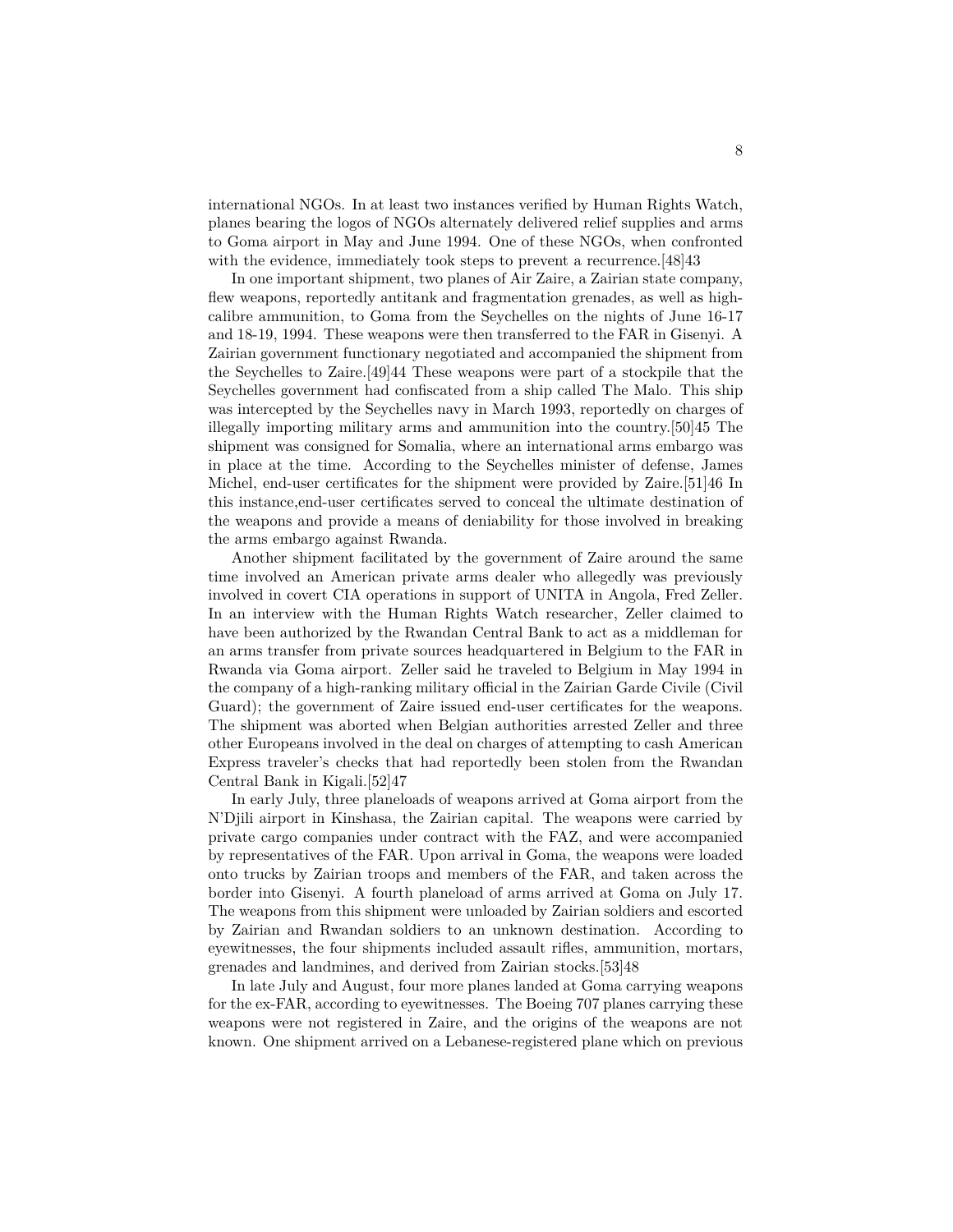occasions also had carried weapons for the ex-FAR. Ex-FAR officers and Zairian soldiers took delivery of this particular shipment, though onward destination of these weapons remains unclear.[54]49

Following the retreat of the FAR from Rwanda in mid-July, Zairian troops made a public display of confiscating weapons from FAR soldiers and militia members crossing into Zaire at the Gisenyi-Goma border. The events were widely covered by the international media. By contrast, as observed by Human Rights Watch, during later border crossings at Bukavu in August, which took place mostly outside public view, Zairian troops made no such effort. But even at Goma in July, not all the FAR's arms were confiscated. A large number of Rwandan troops were allowed to drive military vehicles and government buses into Zaire, carrying with them not only military supplies but also goods looted from homes and businesses during theirretreat. The ex-FAR and militias were able to take this equipment and goods to the camps that were set up inside Zaire.[55]50

A vast quantity of weapons confiscated by Zairian troops in July remains unaccounted for by Zairian authorities, despite oral and written inquiries by the U.N. and western governments as to their whereabouts.[56]51 Human Rights Watch was able to obtain information about the fate of some of these weapons. According to eyewitnesses, at least one planeload of rifles was flown out of Goma to N'Djili airport in Kinshasa in July, reportedly for onward shipment to Angola. These same witnesses said the weapons were handed over to the rebel UNITA movement that has been fighting a war against the Angolan government.<sup>[57]</sup><sup>52</sup> According to Zairian military officers, one stock of well-preserved weapons is stored and regularly oiled at a Zairian military base in Goma.[58]53 In addition, many of the heavy weapons and equipment that the ex-FAR had managed to bring across the border, including French-made AML 60 and AML 90 armored cars, 120mm armored mortar carriers, various anti-aircraft guns, rocket launchers, howitzers, mortars and military trucks, have been kept in good condition at a second Zairian military base near the center of Goma. Human Rights Watch was able to view these weapons, and, during a series of visits to the base in December 1994 and February 1995, witnessed how ex-FAR soldiers were responsible for routine maintenance of these weapons and military vehicles.

According to eyewitnesses, several planeloads of arms arrived at Goma airport for the ex-FAR in February and March 1995. Human Rights Watch is currently investigating the origins of these shipments and the countries that enabled them to be made.[59]54

Zaire has not only assisted the ex-FAR in weapons procurement, but also in setting up both military and civilian camps along the border with Rwanda, enabling the ex-FAR to regroup and rebuild its military infrastructure. In addition to the camps sheltering civilian refugees, Human Rights Watch has identified five types of military camps in eastern Zaire:

C Land in the North Kivu area was given to the former government of Rwanda to serve as the military headquarters of the presidential guard and other uniformed military units. The camp created there is known as Lac Vert. Human Rights Watch was able to view grenade and ammunition caches at the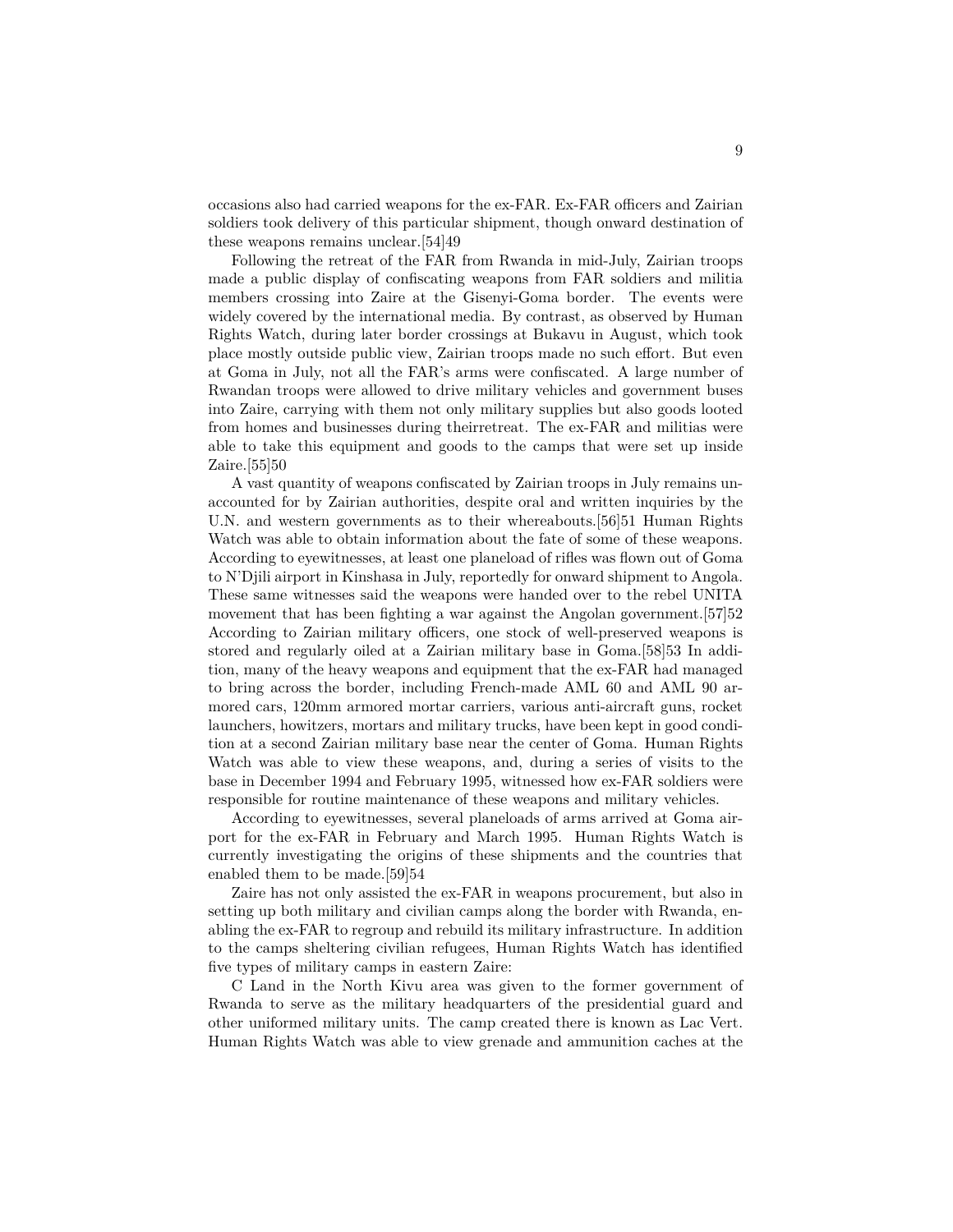camp in December 1994.

C A Zairian army/gendarmerie base near Bukavu, Panzi camp, was given to the ex-FAR and Interahamwe militias. At the camp, Human Rights Watch was able to take a brief look into one building that contained a stock of assault weapons during a visit in March 1995.

C In the South Kivu area, nearly eighty kilometers outside of Bukavu, the ex-FAR and militias were permitted to set up a covert military training camp known as Bilongue. Human Rights Watch was able to gain admission to the camp and observe military training in March 1995.

C Further south in the Uvira region, the ex-FAR and militias, in collaboration with Hutu militias from Burundi, administer and control refugee camps recognized as "civilian" camps by the United Nations High Commissioner for Refugees (UNHCR) and local Zairian authorities, from which they launch crossborder raids into both Rwanda and Burundi. Human Rights Watch visited the camps of Kamanyola, Kanganiro, Lubarika, Luvungi and Luberizi in the Uvira area in February and March 1995.

C Small guerrilla camps on Idjwi Island in Lake Kivu are used mainly to train for and launch cross-border raids into Rwanda by commandos from the other military and civilian camps.[60]55

Despite an agreement, in December 1994, between the UNHCR and local Zairian civil authorities to consolidate camps in the Uvira region for logistical and security reasons, the authorities in South Kivu have insisted that certain clearly military camps near the borders with Rwanda and Burundi be kept intact, despite clear evidence that they are being used as launching pads for cross-border raids. For example, when the UNHCR began consolidating camps in the Uvira area from twenty-six down to eleven in December 1994, the local authorities insisted on retaining those camps that were most militarized, such as Kamanyola, which is only 800 meters from the border with Burundi and a few kilometers from the border with Rwanda. Furthermore, the local authorities tried to prevent a strong presence of U.N.-sponsored Zairian troops in the Uvira area in February 1995, claiming that the camps shelter not only Rwandans but also Burundians and fall therefore outside the U.N. mandate.[61]56 The governor of South Kivu, Pasteur Kyembwa wa Lumona, has appointed administrators in key militarized "civilian" camps, who supervise these camps in cooperation with the UNHCR. Militia members have told Human Rights Watch in interviews that local Zairian authorities have permitted the ex-FAR and militias to conduct political, military and propaganda activities in the camps as long as these are kept out of the view of international relief workers. According to local sources, Zairian civil and military authorities have threatened local journalists and human rights activists in Goma and Bukavu, warning them not to report on the activities of the ex-FAR and militias, or the location of their camps.

Outside the camps, Zairian authorities have permitted full freedom of movement to both uniformed and non-uniformed ex-FAR soldiers, who often travel in former Rwandan government buses, and have provided them with Zairian armed escorts, as Human Rights Watch was able to observe. In addition, Zairian military and Garde Civile commanders have permitted elements of the ex-FAR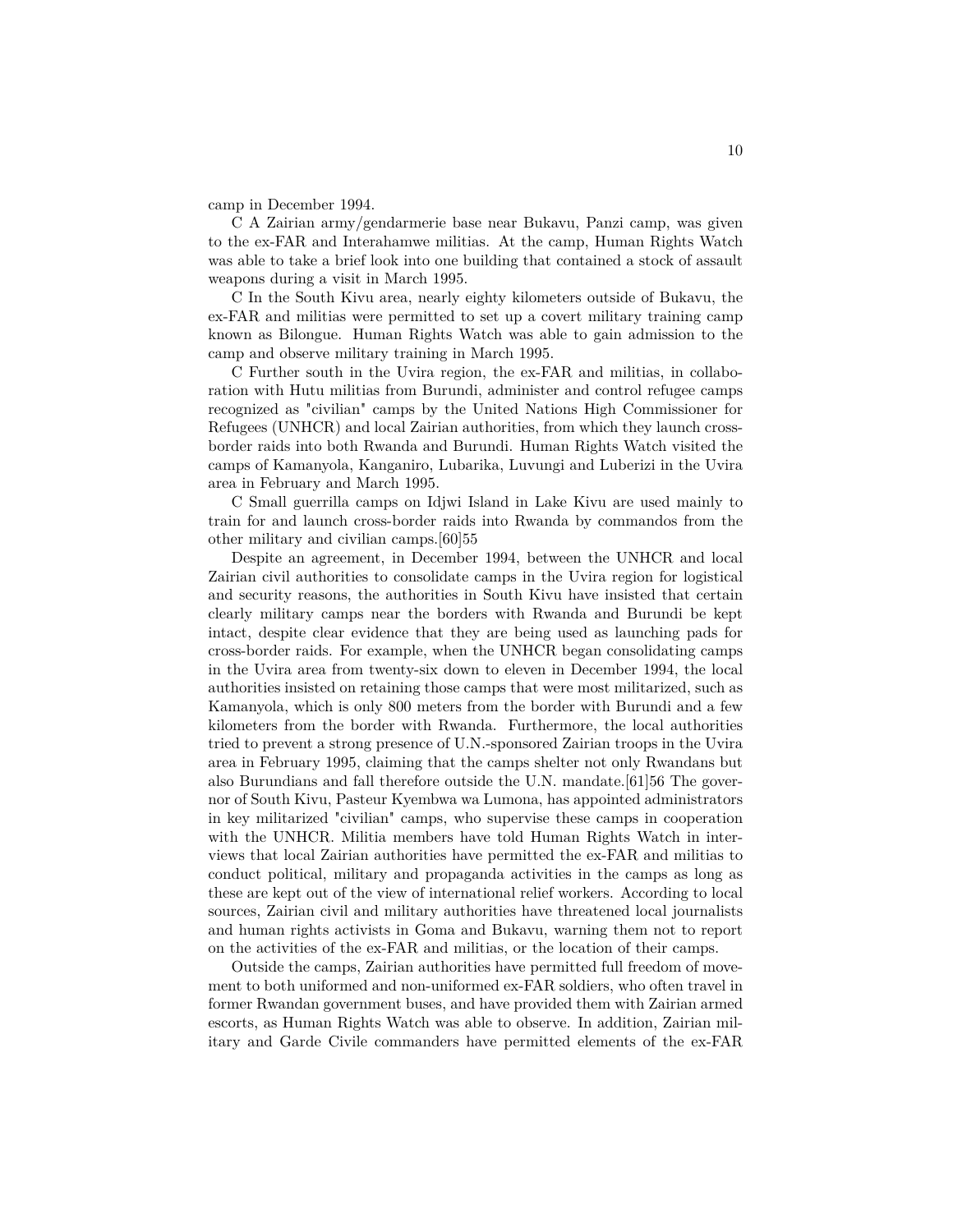and militias to reside in and conduct training exercises on some of Zaire's own military bases, both in the Kivu region and farther into the interior.[62]57

## **IV. THE ROLE OF SOUTH AFRICA**

Prior to the international arms embargo, South Africa was one of the main suppliers of arms to Rwanda.[63]58 After the embargo was imposed, South African government officials who previously had coordinated arms supplies to Rwanda helped to organize at least one shipment of arms to the FAR. Colonel Theoneste Bagasora, a senior official in the Ministry of Defense of the self-declared Rwandan government-in-exile, has stated that he met with South African officials at the end of May and early June 1994 to arrange further shipments of arms to the FAR.[64]59 According to Bagasora, the officials refused to consider direct South African arms shipments in violation of the embargo, but offered to help arrange shipments by other parties. Bagasora said that, following the meeting, he, a Zairian government representative, and Willem Ehlers who reportedly used to be an aide to the former president of South Africa, P. W. Botha, flew to the Seychelles on June 4, where they negotiated the purchase of arms for the FAR, which were subsequently flown to Goma.[65]60

In February and March 1995, several planeloads of arms were flown directly from South Africa to Zaire, arriving at an airstrip in the Kivu region.[66]61 No further details on these shipments are available at this time

### **V. THE ROLE OF CHINA**

Rwanda's vice-president, Maj. Gen. Paul Kagame, paid a visit to China at the end of March 1995, in part to dissuade the Chinese government from selling arms to the ex-FAR via Zaire.[67]62 Kagame's visit followed a few months after a visit to China by Agathe Kanziga, the widow of the late president of Rwanda, Juvénal Habyarimana, and her brother, Séraphim Rwabukumba, in October 1994.[68]63 News reports have suggested that they placed orders for Kalashnikov rifles, grenades and rocket-propelled grenade launchers to a total value of \$5 million.[69]64 According to The Observer, a Chinese embassy official in Kigali stated that China "would not discourage the provision of arms to the Rwandan extremists if that was what the Zaire government was planning," and that there was no international arms embargo against Zaire. The paper quoted the official as saying that "China practises the politics of allowing people to solve their own problems."[70]65

## **VI. MILITARY CAPACITY OF THE EX-FAR AND MILI-TIAS**

Human Rights Watch has visited many of the ex-FAR and militia bases in Zaire.[71]66 At the bases - and even in some of the civilian refugee camps from which they also operate - the ex-FAR has managed to rebuild its formal military structure since its arrival in Zaire. Military ranks are recognized and military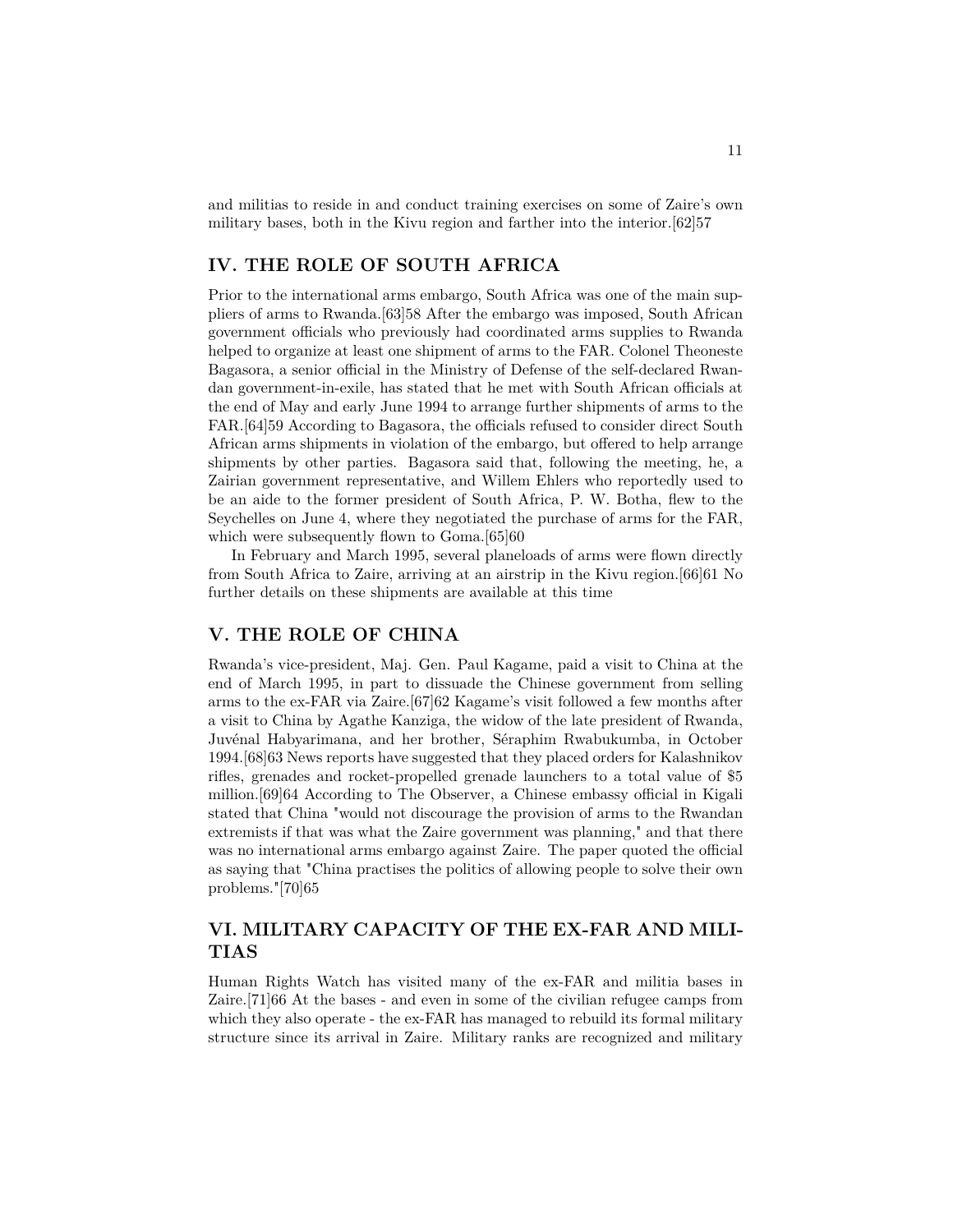discipline is observed. Officers meet regularly with troops to instruct and coordinate activities and issue pay. In an important development, the militias have been brought more fully under the command structure of the ex-FAR since October 1994. The ex-FAR command maintains a direct link with the political establishment through the self-declared government-in-exile's Ministry of Defense. The ex-FAR also has an extensive communications network ranging from walkie-talkies to radio stations. Human Rights Watch was able to see a major communications center inside Lac Vert camp, near Goma.

The ex-FAR generally keeps its weapons out of public view, insisting that its troops not carry weapons in the camps and towns, especially around Goma and Bukavu which are frequented by international relief workers. By contrast, in the Uvira region of eastern Zaire, which is farther from the international public view, ex-FAR and militia members often carry weapons openly in the camps. Human Rights Watch haswitnessed training by the ex-FAR and Rwandan militias close to civilian camps and inside military camps, as well as joint exercises involving both Burundian and Rwandan militias in the Uvira area.

Essential services (food, water, blankets and tents) provided by the international NGOs to the civilian camps have been pilfered by the ex-FAR and militias for use at their own military bases. Human Rights Watch has been able to ascertain that in at least two instances, in Panzi and Lac Vert, the ex-FAR has kept children, including child soldiers, on its military bases in order to retain access to NGO assistance which would otherwise be denied their camps because of their predominantly military character. In this way, some NGOs appear to be contributing indirectly to the ex-FAR's attempt to rebuild its military infrastructure. One international NGO, the relief agency Caritas Internationalis, has continued to provide food supplies to two explicitly military camps, Panzi and Bilongue; its staff in Bukavu claimed that the organization does not wish to distinguish between civilian and military recipients of its humanitarian aid.[72]67 Another NGO, the Japanese-based Asian Volunteer Network, provides medical treatment to sick and wounded soldiers at Panzi military camp, where it runs a field hospital.[73]68

The ex-FAR also controls many predominantly civilian camps. Human Rights Watch has observed especially how militias operating under ex-FAR command have seized control of refugee camps in the Uvira region with mixed Rwandan and Burundian populations. The militias in these camps have taken control of food distribution, engage in theft, prevent the repatriation of refugees through attacks and intimidation, carry out vigilante killings and mutilations of persons suspected of crimes or of disloyalty, restrict the movement of persons in and out of the camps, recruit and train young men for incursions into Rwanda and Burundi, and actively launch cross-border raids. The U.N. and NGO community have tended to dismiss these raids as simple banditry. The ex-FAR and militia officials we interviewed, however, claim that most cross-border raids are carried out expressly to destabilize the situation in Rwanda (and Burundi) by creating tensions in local communities. Regardless of the precise purpose of the raids, they have enabled the participants to carry out reconnaissance, gain experience in guerrilla tactics, and steal cattle and other goods to finance the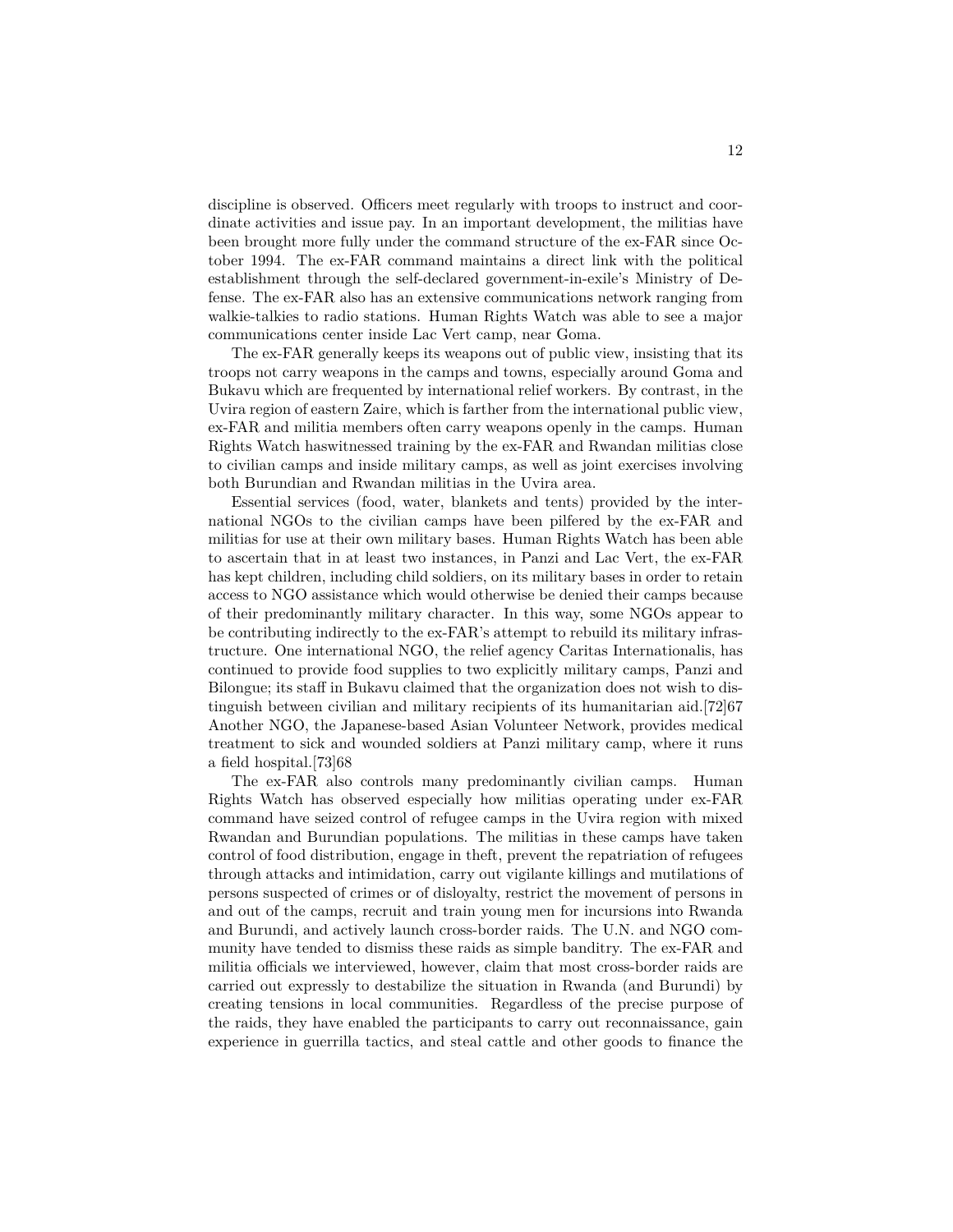military build-up.

## **VII. RECOMMENDATIONS**

In light of the evidence collected by Human Rights Watch of continuing transfers of weapons and other military support by members of the international community to the perpetrators of the Rwandan genocide - transfers that have taken place in violation of the arms embargo imposed by the U.N. Security Council in 1994 - Human Rights Watch makes the following recommendations:

#### **To the International Community:**

- To strictly enforce the international arms embargo instituted against Rwanda under Security Council Resolution 918 (1994) on May 17, 1994, including the forces and supporters of the ousted Rwandan government, and to deploy U.N. monitors at Kinshasa, Goma, Bukavu and Uvira airports in Zaire for this purpose.

- To remove any doubt as to its meaning and scope of application, to reaffirm Security Council Resolution 918, specifying that the arms embargo applies to the former Rwandan government forces regardless of where they are located.

- To enforce Security Council Resolution 978 (1995), which urges states to "arrest and detain, in accordance with their national law and relevant standards of international law, pending prosecution by the International Tribunal for Rwanda or by the appropriate national authorities, persons found within their territory against whom there is sufficient evidence that they were responsible for acts within the jurisdiction of the International Tribunal for Rwanda."

- To secure the necessary funds for the International Tribunal for Rwanda to investigate and prosecute promptly those accused of directing the genocide, and to request that the Secretary General of the U.N. authorize funds for this purpose.

- To enlarge the presence of international observers in eastern Zaire by increasing the staff of the UNHCR Civilian Security Liaison Group.

- To act to restore security in the Rwandan refugee camps in Zaire so that the rights of refugees are protected, including their right to life and their right to return home safely and voluntarily. Specifically, the Security Council must act immediately to extend UNAMIR's mandate to include the Rwandan camps in Zaire, and to charge UNAMIR with the task of separating the "governmentin-exile's" military and militias from the refugee population, and to disarm the ex-FAR and militias. Moreover, to encourage the UNHCR and international aid agencies to take effective control of relief distribution in the civilian refugee camps.

- To make future bilateral and multilateral aid to Zaire contingent on Zaire's full compliance with the international arms embargo against Rwanda, the cessation of assistance to the ex-FAR, and the directive to arrest those suspected of participation in the Rwandan genocide.

- To provide Tanzania with the resources to police the Rwandan refugee camps in the Ngara district and patrol its borders with Rwanda and Burundi, and to authorize Tanzanian troops to perform this task under U.N. auspices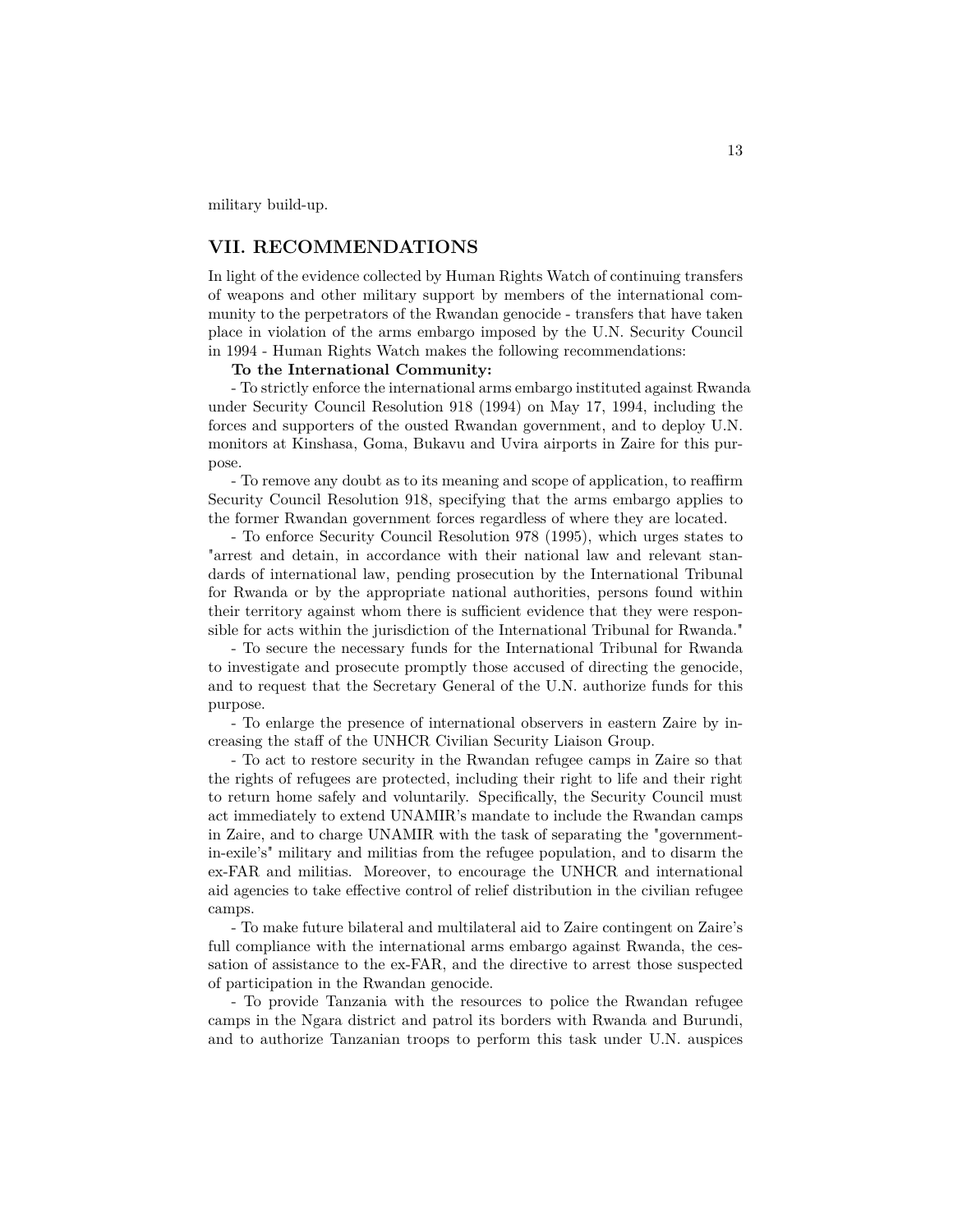(just as the U.N. has sponsored Zairian troops to police the Rwandan camps in eastern Zaire).

- To cease and desist from doing business with cargo companies that are known to be shipping arms to the ex-FAR as long as these companies continue to accept contracts to transport arms to the ex-FAR.

#### **To the Government of France:**

- Fully to disclose the nature of French military and security assistance and arms transfers to the Rwandan government after May 17, 1994, including following that government's departure from Rwanda in July 1994, in light of the fact that such actions have supported a force that is widely recognized as having committed genocide. Specifically, but not exclusively, to provide full detail on the five shipments to the FAR between May 17 and the end of June 1994, which have been acknowledged by the former French consul in Goma, as well as by local ex-patriate and Zairian businessmen employed by the French government in Goma at the time.

- To make public information compiled during Operation Turquoise on the FAR and Hutu militia composition and individual command responsibilities, with a view to supporting the work of the International Tribunal for Rwanda.

- To make public information on the number and nature of arms, munitions and other military equipment held by the FAR and associated militias that came under the control of French forces during Operation Turquoise, and the final disposition of these weapons and equipment.

- To provide information on the precise whereabouts of light and heavy weapons confiscated from Rwandan soldiers and militias at the Rwandan border in 1994.

- To inform the international community about all training activity involving members of the former Rwandan government armed forces and associated militias by French military and security training teams, either by trainers on detached duty or at French military bases in Africa or in France itself. To provide information in particular on training activities reportedly carried out by France at bases maintained in the Central African Republic and Zaire between January 1994 and the present.

#### **To the Government of Zaire:**

- To end all assistance to the former government of Rwanda, the ex-FAR and Rwandan Hutu militias, in light of the fact that such assistance has buttressed a force that is widely recognized as having committed genocide.

- Fully to disclose the nature of Zairian military assistance and arms transfers to the Rwandan government after May 17, 1994, including following that government's departure from Rwanda in July 1994.

- Fully to disclose the nature of the services it has provided enabling the shipment of arms intended for the FAR/ex-FAR through Zaire after May 17, 1994.

- To arrest and prosecute all persons in Zaire who are implicated in arms transfers that are illegal under Zairian national law and constitute clear violations of the U.N. arms embargo.

**To the Government of South Africa:**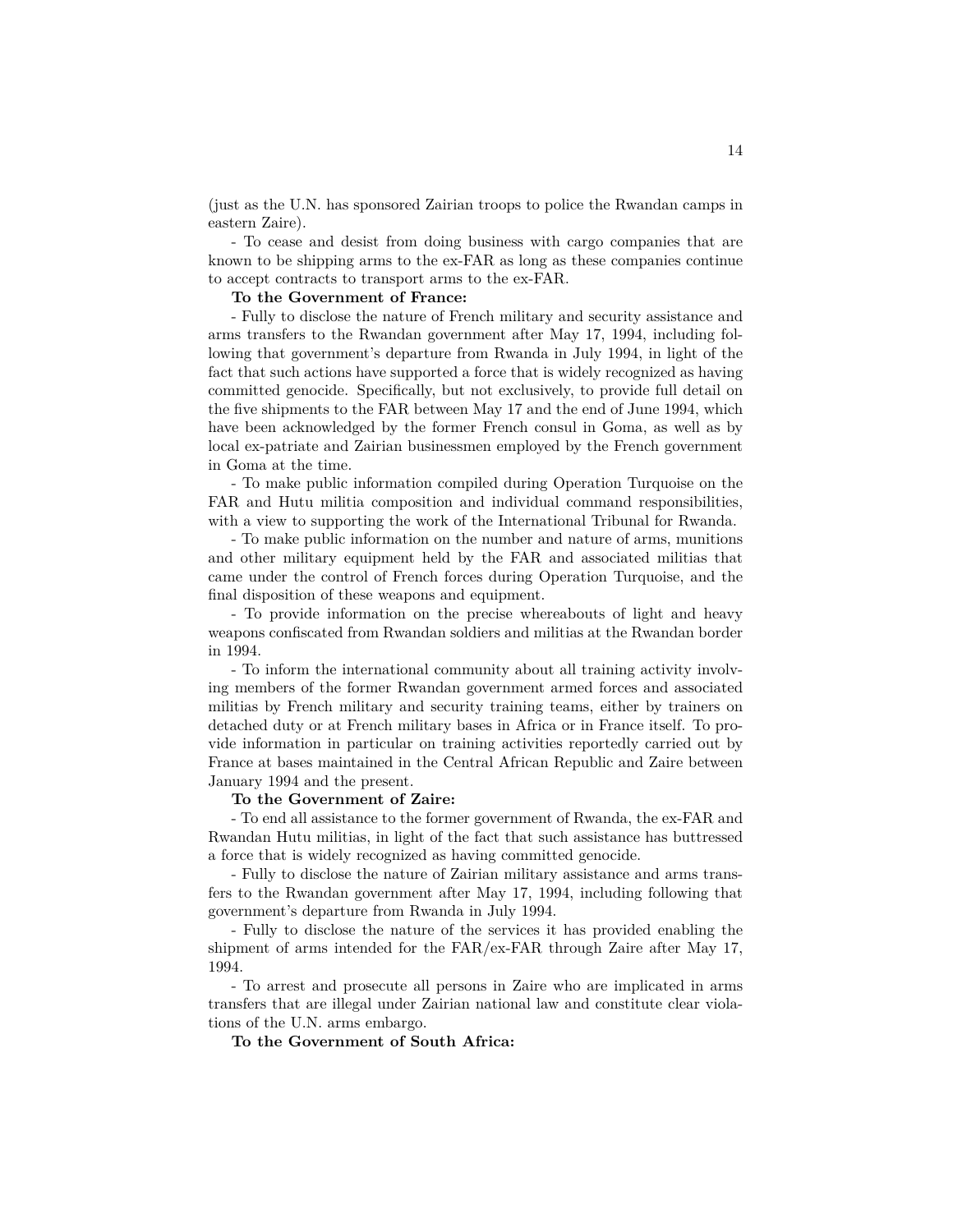- Fully to disclose the nature of South African military assistance and arms transfers to the Rwandan government, including transactions undertaken by Armscor, after May 17, 1994. This should include transactions following that government's departure from Rwanda in July 1994, in light of the fact that such actions have supported a force that is widely recognized as having committed genocide. Specifically but not exclusively, to provide full detail on the shipment to the FAR of weapons from the Seychelles in June 1994.

- To request the Cameron Commission to investigate the role of South African government officials in the Seychelles arms deal of June 1994.

### **ACKNOWLEDGMENTS**

This report was written by Kathi L. Austin, director of the Africa Project at the Institute for Policy Studies and a consultant to the Human Rights Watch Arms Project. It was edited by Joost R. Hiltermann, the director of the Arms Project, and reviewed by Alison DesForges, Human Rights Watch consultant on Rwanda and Burundi. The report is based on a field investigation by Ms. Austin in Rwanda, Zaire, Tanzania, Burundi and South Africa from November 1994 through March 1995.

Human Rights Watch would like to thank Carole Collins and Peter Rosenblum for reviewing drafts of the report. Human Rights Watch is, however, solely responsible for its contents. Selamawit Demeke, Arms Project associate, prepared the report for publication.

Human Rights Watch gratefully acknowledges funding from the Rockefeller Foundation, New York.

Human Rights Watch Arms Project

Human Rights Watch is a nongovernmental organization established in 1978 to monitor and promote the observance of internationally recognized human rights in Africa, the Americas, Asia, the Middle East and among the signatories of the Helsinki accords. It is supported by contributions from private individuals and foundations worldwide. It accepts no government funds, directly or indirectly. Kenneth Roth is the executive director; Cynthia Brown is the program director; Holly J. Burkhalter is the advocacy director; Ann S. Johnson is the development director; Gara LaMarche is the associate director: Juan E. Méndez is general counsel; Susan Osnos is the communications director; and Derrick Wong is the finance and administration director. Robert L. Bernstein is the chair of the board and Adrian W. DeWind is vice chair. Its Arms Project was established in 1992 to monitor and prevent arms transfers to governments or organizations that commit gross violations of internationally recognized human rights and the rules of war and promote freedom of information regarding arms transfers worldwide. Joost R. Hiltermann is the director; Stephen D. Goose is the program director; Ann Peters is research associate; Kathleen A. Bleakley and Ernst Jan Hogendoorn are research assistants; William M. Arkin is consultant; Selamawit Demeke is associate.

[74]1 Interview with Col. Theoneste Bagasora, Counselor to the Minister of Defense of the ousted government of Rwanda, and its chief arms procurer,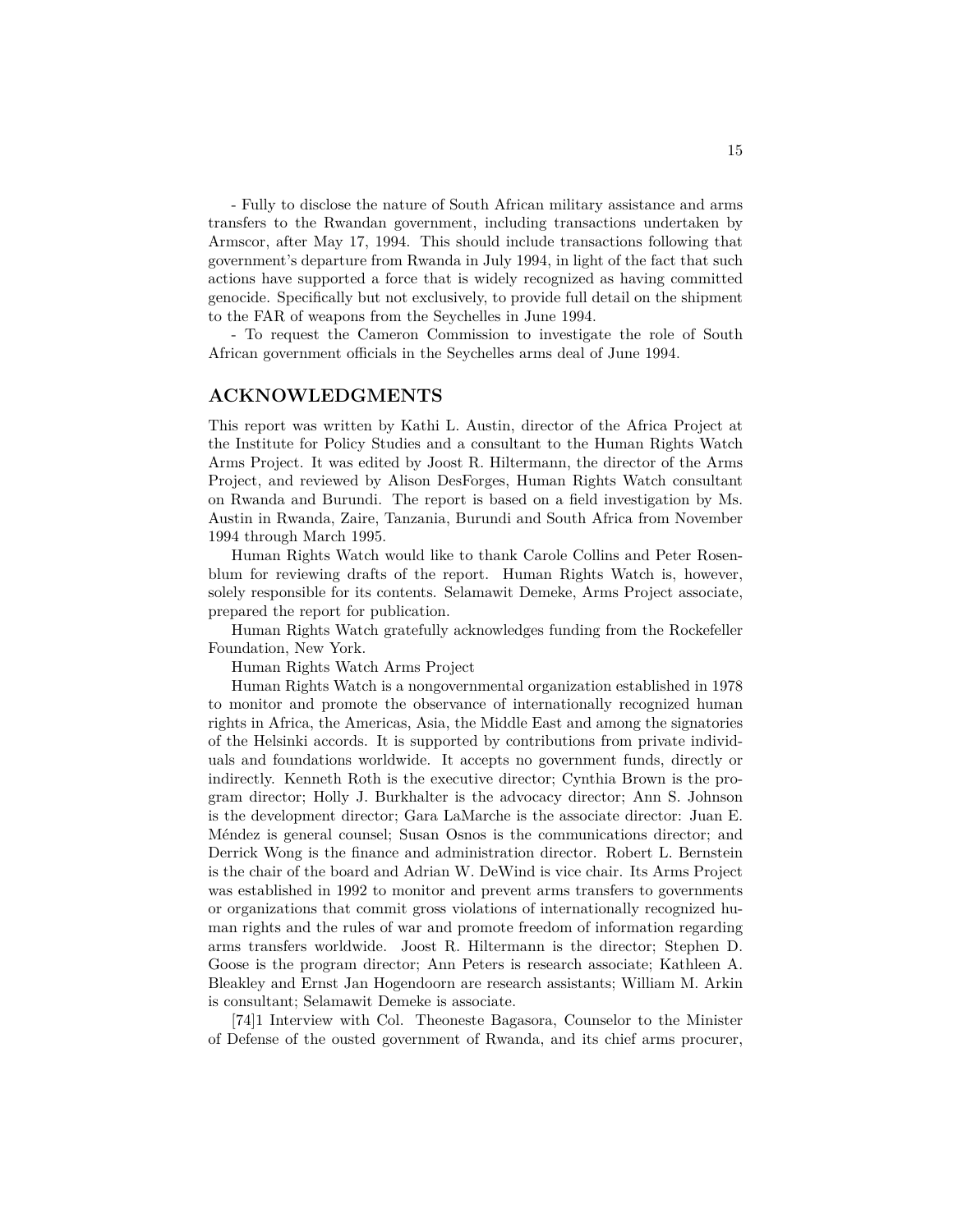Goma, November 30, 1994.

[75]2 See Human Rights Watch/Africa, "Genocide in Rwanda, April-May 1994" vol. 6, no.4 (New York: May 1994).

[76]3 The Rwandan Patriotic Front was formed mainly from Rwandan exiles in neighboring Uganda. Denied their right to return home, the RPF launched a military invasion into northeastern Rwanda on October 1, 1990. Prior to the genocide, the RPF had signed a cease-fire document and agreed to a political settlement based on the Arusha Accords of August 1993.

[77]4 Members of the ousted Rwandan government, armed forces and militias also reside in or travel for strategic reasons to refugee camps in Tanzania and Burundi which are designated "civilian." However, the key members of the ousted government and the largest number of army and militia members, as well as their commanding officers, reside in eastern Zaire because of assistance provided by sympathetic Zairian civil and military authorities, as observed by Human Rights Watch over the course of the field investigation.

[78]5 In this report, the FAR will be referred to as the "ex-FAR" in the period after July 1994.

[79]6 Interview with Col. Musonera, Bukavu, March 4, 1995.

[80]7 This figure is based on estimates by international NGO and United Nations staff, and observations by the Human Rights Watch researcher. In 1990, the FAR had a troop strength of 5,000. Then, following the invasion by the RPF from Uganda, new recruitment by the FAR assisted by French training raised the number of troops to about 30,000. The further increase to 50,000 in the camps in Zaire since July 1994 should be credited to two factors: the incorporation of the Hutu militias into the ex-FAR, and a vigorous recruitment drive among men implicated in the genocide.

[81]8 See also Human Rights Watch/Africa, "Rwanda: A New Catastrophe? Increased International Efforts Required to Punish Genocide and Prevent Further Bloodshed," vol. 6, no. 12 (New York: December 1994).

[82]9 Based on observations by Human Rights Watch in eastern Zaire and Burundi during the field investigation, and interviews with Rwandan and Burundian political and militia leaders in Nairobi, February 1995.

[83]10 See Human Rights Watch/Africa, "The Aftermath of Genocide in Rwanda: Absence of Prosecution, Continued Killings" (New York: September 15, 1994); and Human Rights Watch/Africa and Fédération Internationale des Ligues des Droits de l'Homme, "Rwanda: The Crisis Continues," vol. 7, no. 1 (New York and Paris: April 1995).

[84]11 Despite a refusal by the United Nations High Commissioner for Refugees (UNHCR) to meet with the "government-in-exile," UNHCR officials do meet with some of its leaders, including those implicated in the genocide, such as François Karera, the former prefect of greater Kigali, who runs the Katale camp in the Goma area. (Based on observations in Goma, November 29, 1994).

[85]12 Interviews with senior ex-FAR officials, including Gen. Augustin Bizimungu, Gen. Kabiligi, and the chief arms procurer for the ex-FAR, Col. Theoneste Bagasora, during the course of the field investigation.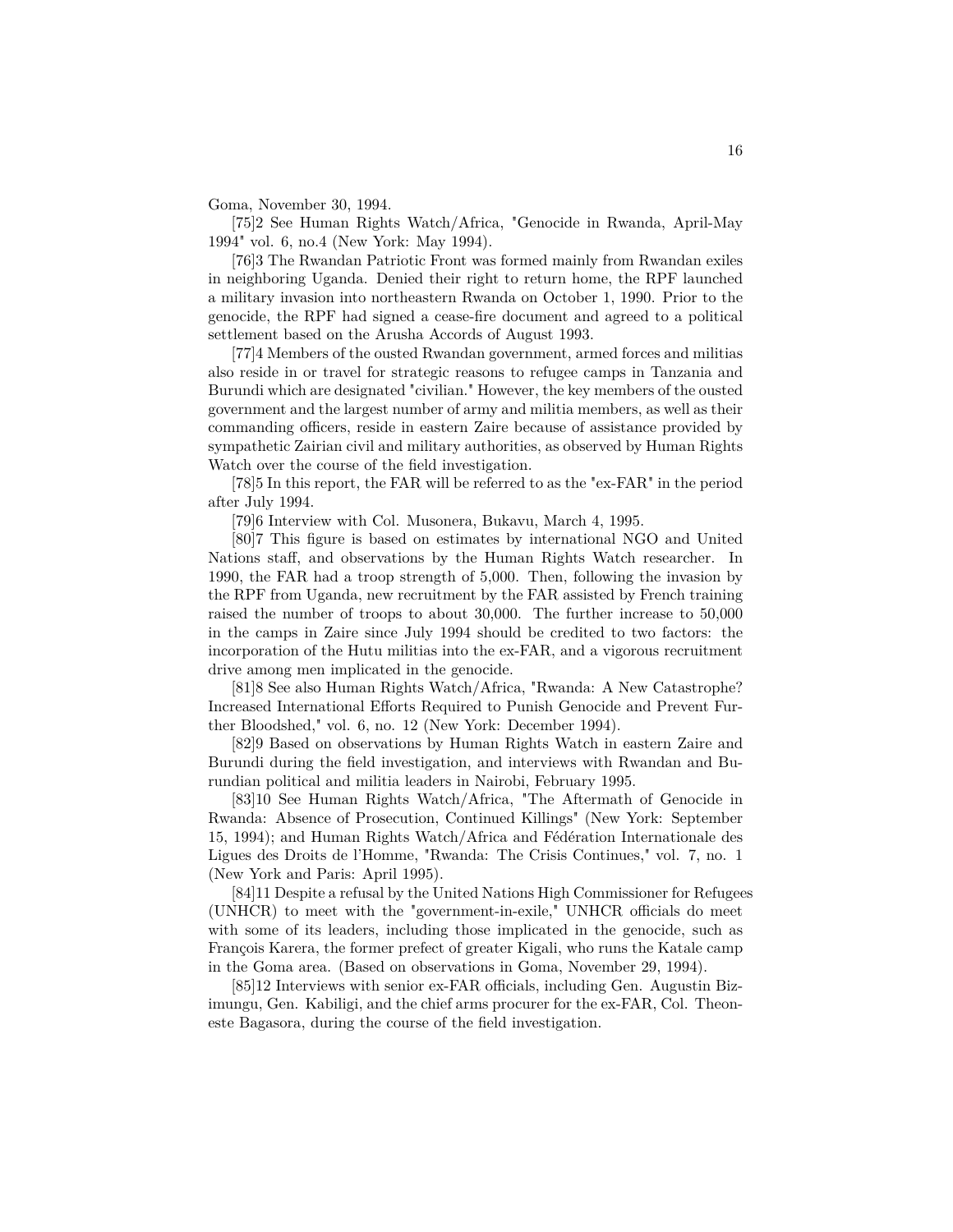[86]13 For example, the government that took over in Rwanda in July 1994 was not able to take possession of the Rwandan embassy in Kenya until December 1994 (because of a delay in recognition of the new government by Kenya), by which time all embassy assets had been removed by members of the previous regime, including money in the embassy's bank accounts. Interviews with Jacques Nziza, chargé d'affaires at the Rwandan embassy in Kenya (until April 1995), Nairobi, February 3, 1995; and with Cyprien Habimana, ambassador of the former government of Rwanda to Kenya, Nairobi, February 4, 1995.

[87]14 As observed by Human Rights Watch and based on interviews with Zairian military staff, as well as former Rwandan government and military officials.

[88]15 Income generation schemes include, among others, the sale of international relief supplies on the open market, taxi and bus services, the sale of firewood and bamboo, and illegal trade in wildlife.

[89]16 Paragraph 13 of U.N. Security Council Resolution 918 reads: "...all States shall prevent the sale or supply to Rwanda by their nationals or from their territories or using their flag vessels or aircraft of arms and related matériel of all types, including weapons and ammunition, military vehicles and equipment, paramilitary police equipment and spare parts..." (S/RES/918 (1994), 17 May 1994). In the view of Human Rights Watch, the arms embargo "on Rwanda" applies to both the current government of Rwanda and the former government, now in exile in Zaire, Kenya and elsewhere. The embargo was intended as a measure to stop the genocide in the spring of 1994. A subsequent change of government should not, in the view of Human Rights Watch, mean that the embargo would not apply to the "government-in-exile," especially in light of the evidence that the ousted government is a fighting force that has committed genocide and has vowed to resume its actions against the Tutsi population in Rwanda at the earliest opportunity. In a later resolution, Resolution 6025 of April 27, 1995, the Security Council invited "States and organizations which have information on the transport of arms into countries neighboring Rwanda for the purpose of their use in Rwanda in contravention of resolution 918 (1994) to pass that information to the Committee established under resolution 918 (1994) and requests that Committee to consider thatinformation as a matter of urgency and to report thereon to the Security Council."

[90]17 The researcher spent two additional months in the same countries, as well as Uganda, in a private capacity from August through October 1994. Some of the interviews conducted during this period have also been used for this report.

[91]18 As reported by Agence France Presse, April 26, 1995 (Foreign Broadcast Information Service, FBIS-AFR-95-081, April 27, 1995, p. 4).

[92]19 Ibid.

[93]20 Human Rights Watch Arms Project, "Arming Rwanda: The Arms Trade and Human Rights Abuses in the Rwandan War," vol. 6, no. 1 (New York: January 1994), pp. 23-24.

[94]21 Rick Orth, "The Four Variables of Preventive Diplomacy: Application in the Rwanda Case." Paper presented at the 14th annual Africa Conference, The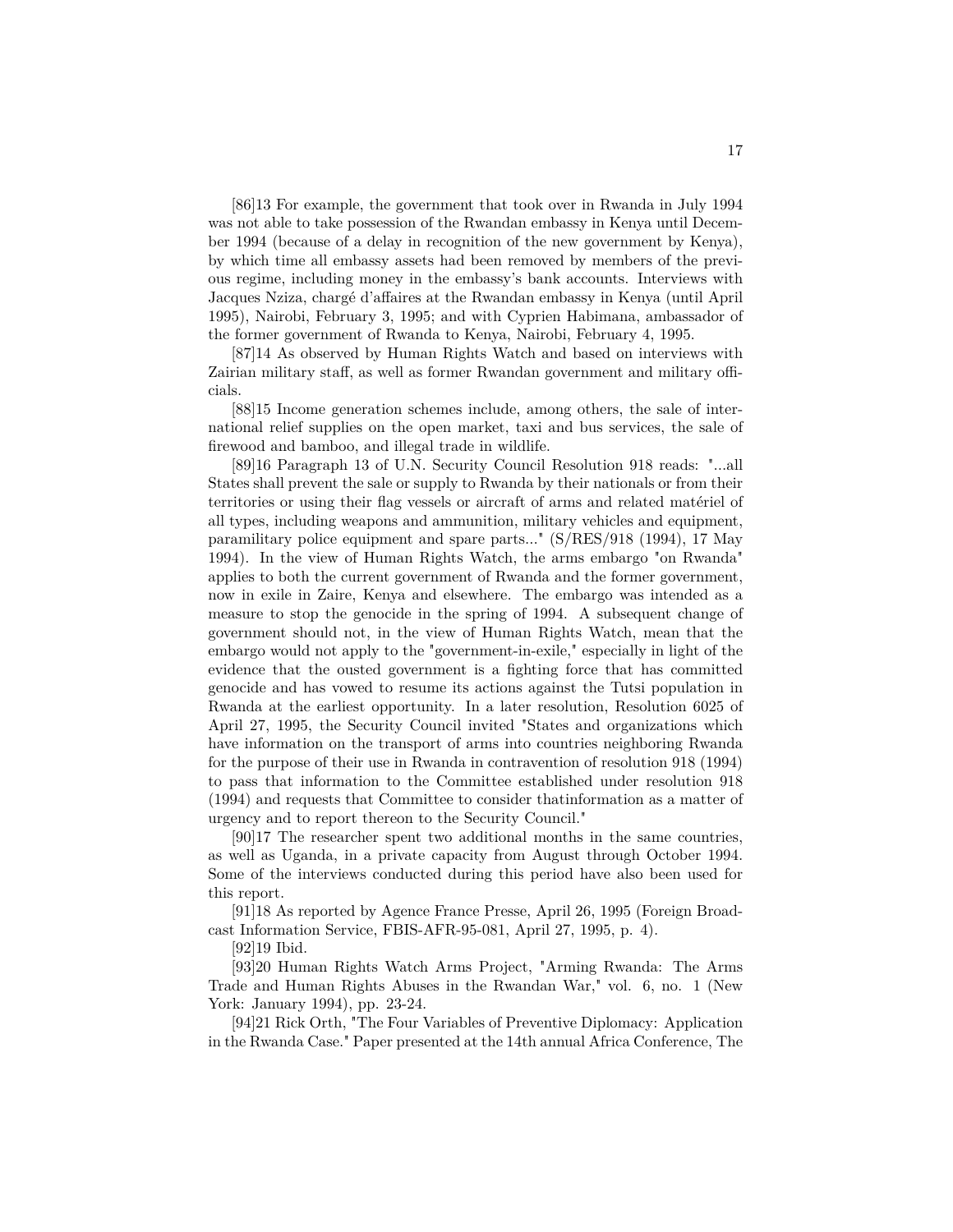Johns Hopkins School of Advanced International Studies, Washington, D.C., April 7, 1995.

[95]22 Notably South Africa and France. See Human Rights Watch Arms Project, "Arming Rwanda."

[96]23 Interviews with airport staff, local businessmen and air cargo company crews over the period of the field investigation. The precise dates of two of these shipments are known: May 25 and May 27, 1994.

[97]24 Interviews with airport staff, local businessmen, air cargo company crews and Zairian officials over the period of the field investigation.

[98]25 Interview with Jean-Claude Urbano, Goma, February 15, 1995. See also Chris McGreal, "Paris Stands by as Arms Pour Through Eastern Zaire," The Guardian (London), June 23, 1994.

[99]26 Interview, Jean-Claude Urbano, Goma, February 15, 1995. According to Urbano, the weapons were of Israeli, South African and Soviet manufacture. He also said that he was unaware of who had supplied the weapons or had facilitated their transfer, but that they "could have" come from private French arms dealers. Even private transfers must, however, be licensed by the French government.

[100]27 France declared that, if necessary, it would use force against any RPF encroachment on the zone. Raymond Bonner, "French Establish a Base Inside Rwanda to Block Rebels," New York Times, July 5, 1994.

[101]28 Bruno Delaye, Chief Counselor on Africa to the French Presidency, told Human Rights Watch/Africa in July 1994 that France was willing to stop the broadcasts but was unable to locate the transmitter. (Interview, Paris, July 1994). Human Rights Watch finds it wholly unbelievable that the French military, which had full control over the zone and had close relations with the FAR, was not in a position to locate this radio transmitter.

[102]29 Interviews with airport staff, local businessmen, air cargo company crews and Zairian officials over the period of the field investigation.

[103]30 Interviews with airport staff, local businessmen, air cargo company crews and Zairian officials over the period of the field investigation.

[104]31 Interviews with UNAMIR officials, Kigali, November 1994 and February and March 1995.

[105]32 Interviews in Kamembe, Gafunzo and Cyangugu, August 1994.

[106]33 Interviews with UNAMIR officials in Gikongoro and Cyangugu, August 1994.

[107]34 Interviews with U.N. officials, August 1994 - March 1995.

[108]35 Interviews with former Rwandan government officials, ex-FAR officers and militia leaders, as well as Burundian Hutu leaders, Nairobi, February 1995, and Uvira and Bujumbura, March 1995. France maintains a force of 1,200 soldiers, including paratroopers, in the Central African Republic, divided over two bases, in Bangui and Bouar.

[109]36 Interviews with former Rwandan government officials, ex-FAR officers and militia leaders, as well as Burundian Hutu leaders, Nairobi, February 1995, and Uvira and Bujumbura, March 1995.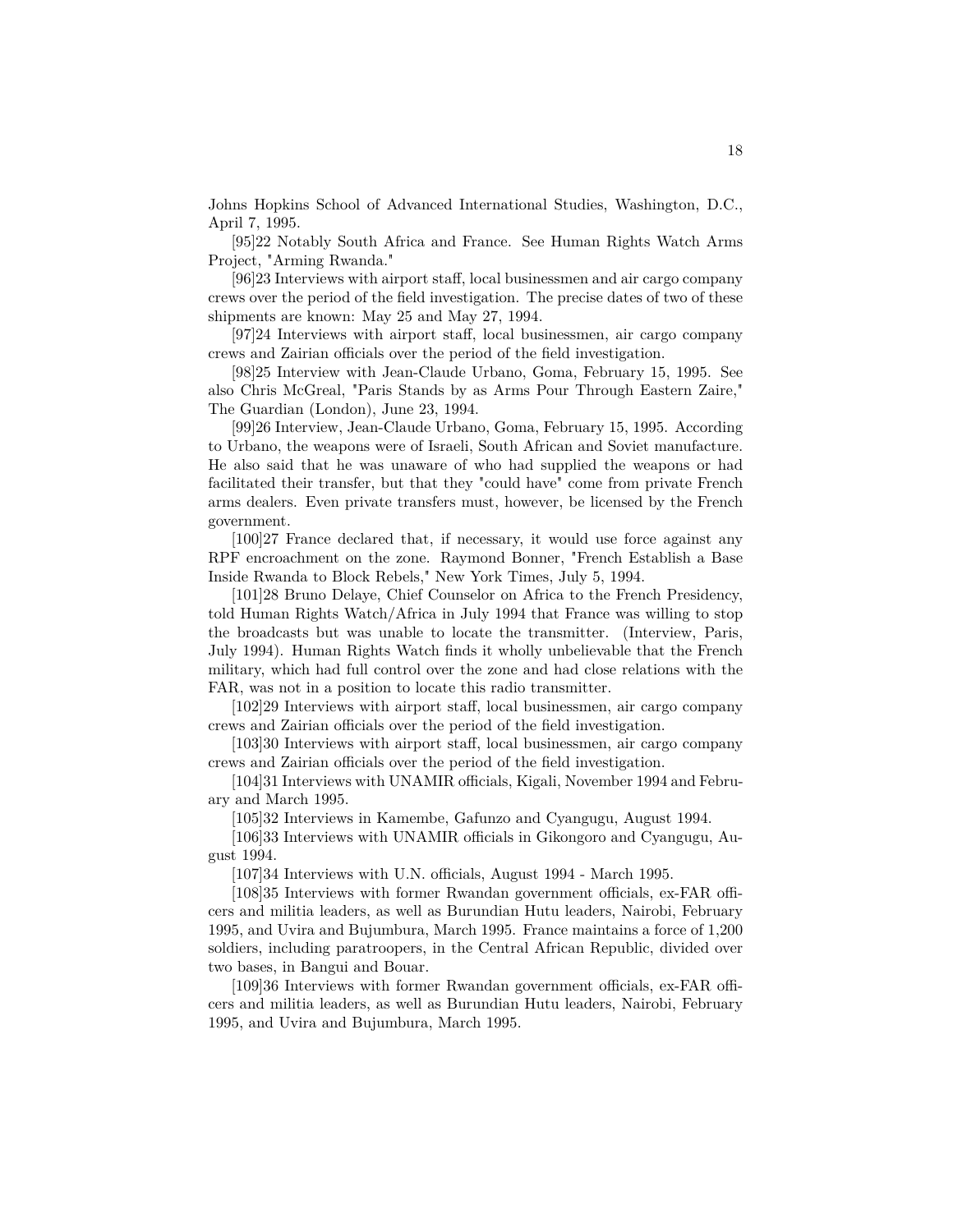[110]37 Interview with officials at the Burundian Ministry of Defence, Bujumbura, February 1995.

[111]38 Determining responsibility for such actions presents a problem in the Zairian context. Various Zairian military units report to different authorities in Zaire. Military divisions generally report to regional commanders, who in turn report to the minister of defense, an intimate of president Mobutu's. Elite divisions like the Garde Civile (Civil Guard) and the Division Spéciale Présidentielle (Special Presidential Division) report directly to military chiefs under president Mobutu. Often troops must raise funds for their own salaries, and for this purpose extort or steal from the local population with impunity, or engage in illegal trade in arms. This has reduced accountability of troops to the national authorities. Even if it may be difficult for these reasons to pinpoint precise responsibility for specific actions by the military, it is clear that ultimate responsibility for such actions lies with the government of president Mobutu.

[112]39 The Service National d'Intelligence et de Protection, SNIP, is the Zairian secret police agency under president Mobutu's direct control. In Goma, the SNIP agent responsible for immigration from Rwanda, Danny Bimbo, has been a key player in facilitating arms transfers to the ex-FAR from Goma airport. In an interview, Bimbo claimed he had received a number of Rwandan government vehicles as payment for his services. Interview, Goma, March 11, 1995.

[113]40 The companies operate under contracts with Zairian officials and military commanders to carry any type of cargo over a certain period. Cargo may include weapons.

[114]41 Interviews with cargo company staff and crews over the period of the field investigation.

[115]42 One of the planes was registered in Rwanda until the Hutu-controlled government was forced to flee the country in the summer of 1994; it was then registered in Zaire. The information on the cargo flights presented here is based on interviews with airport staff, local businessmen, air cargo company staff and crews, the former French consul in Goma and Zairian officials over the period of the field investigation.

[116]43 Communication, Goma, February 13, 1995, as well as interviews with NGO officials, Goma, February 1995.

[117]44 Interview with Col. Theoneste Bagasora of the ex-FAR, Goma, February 15, 1995; and interview with Fred Zeller, Kinshasa, March 9, 1995.

[118]45 "The Seychelles: Merchants of Death," Indian Ocean Newsletter, July 2, 1994.

[119]46 Telephone interview, January 26, 1995. According to Michel, the FAR had paid \$300,000 for this shipment of arms. Michel was also quoted in the local press on this issue. "Pitiful Denial: Sale of Malo Arms," Regar (Seychelles), July 8, 1994.

[120]47 The four men were later released. Interview with Fred Zeller, Kinshasa, March 9, 1995.

[121]48 Interviews with airport staff, local businessmen, air cargo company crews and Zairian officials over the period of the field investigation. According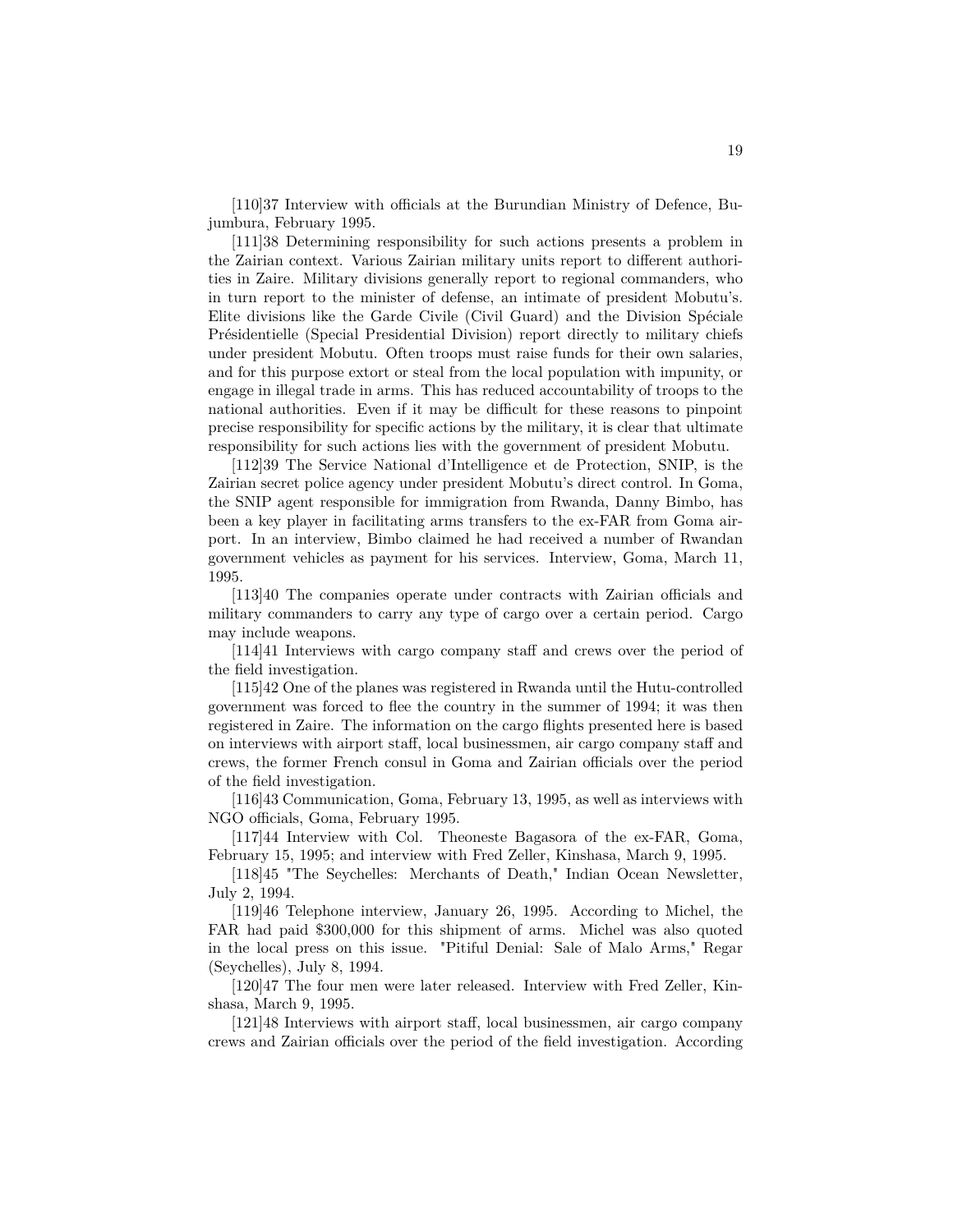to these witnesses, the cargo plane carrying arms on July 17 came under fire by the RPF as it took off for Kinshasa later that day.

[122]49 Interviews with airport staff, local businessmen, air cargo company crews and Zairian officials over the period of the field investigation.

[123]50 As our researcher was able to observe, many of these looted goods ended up in markets run by the ex-FAR in towns like Goma and Bukavu. Interviews with officers of the FAZ and ex-FAR, as well as NGO staff, Goma and Bukavu, November 1994 - March 1995.

[124]51 Interviews with U.N. officials in Kigali during the period of the field investigation, and with United States embassy officials, Kinshasa, March 9, 1995.

[125]52 Interviews with airport staff and air cargo company crews, Goma and Kinshasa, February and March 1995.

[126]53 Interviews with Zairian military officers, Goma, December 1994 and February 1995.

[127]54 Interviews with airport staff, local businessmen and air cargo company crews in Goma and Kigali, February and March 1995.

[128]55 This information was obtained from ex-FAR officers in Goma, Bukavu and Uvira in December 1994 and February-March 1995, and was confirmed by UNAMIR officials who said they had intercepted commandos operating from Idjwi Island. Interviews, Kigali and Cyangugu, February-March 1995.

[129]56 The reason why Zairian authorities in South Kivu want to limit the deployment of Zairian troops operating under U.N. aegis in these camps is that this would mean that international observers of the Civilian Security Liaison Group of the UNHCR would then also be deployed in greater numbers in these camps. As of April 27, 1995, all 1,500 members of the Contingent Zairois pour la Securité dans les Camps (Zairian Contingent for Security in the Camps) had been deployed in six camps and two command centers around Goma and Bukavu. Of the Civilian Security Liaison Group, twenty-seven officers had been deployed in Goma and Bukavu by that date. (UNHCR, "Internal Update on Rwanda-Burundi Operations," May 3, 1995).

[130]57 According to Zairian commanders in Goma and Kinshasa, as well as ex-FAR officers and Hutu militia members in Goma, Bukavu and Uvira, interviewed over the period of the field investigation, several of these bases are used to train other foreign troops as well, such as "UNITA rebels" and "Sudanese government forces." This point has been confirmed by expatriates with access to these bases, interviewed in Goma and Kinshasa, February and March 1995.

[131]58 See Human Rights Watch Arms Project, "Arming Rwanda."

[132]59 Interview with Col. Theoneste Bagasora, Goma, February 15, 1995. These South African officials had been directly involved in the procurement of arms for Rwanda prior to the U.N.-imposed embargo.

[133]60 Interview with Col. Bagasora, Goma, February 15, 1995.

[134]61 Interviews with airport staff, local businessmen and air cargo company crews in Goma and Kinshasa, February and March 1995. Since 1993, Zaire has been on a South African Department of Foreign Affairs list of countries to